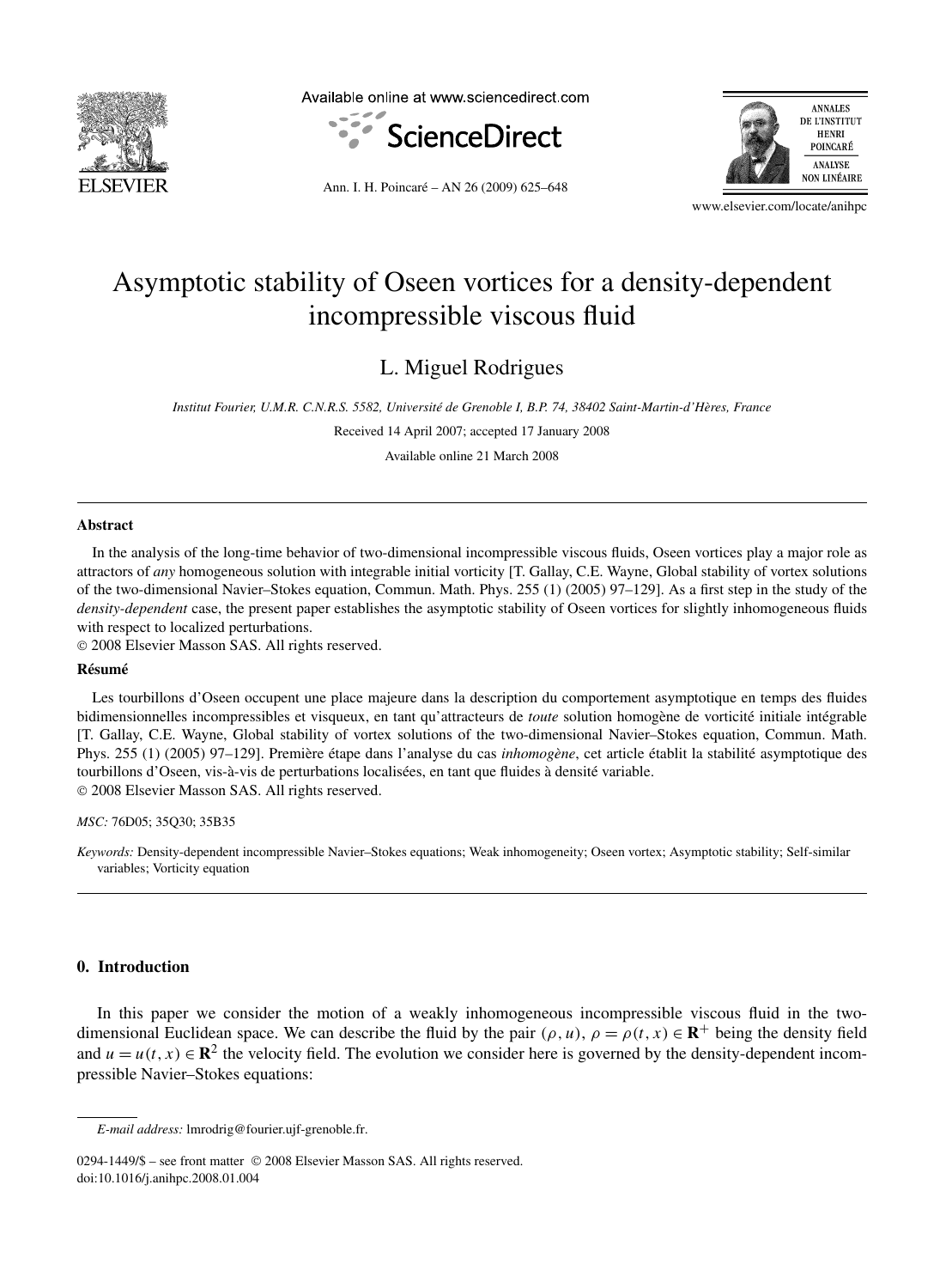$$
\begin{cases} \n\frac{\partial_t \rho + (u \cdot \nabla) \rho = 0,}{\partial_t u + (u \cdot \nabla) u = \frac{1}{\rho} (\Delta u - \nabla p), \\
\text{div } u = 0\n\end{cases}
$$
\n(1)

where  $p = p(t, x) \in \mathbb{R}$  is the pressure field, which is determined (up to a constant) by the incompressibility condition which yields the elliptic equation:

$$
\operatorname{div}\left(\frac{1}{\rho}\nabla p\right) = \operatorname{div}\left(\frac{1}{\rho}\Delta u - (u\cdot\nabla)u\right). \tag{2}
$$

Alternatively, we can represent the fluid motion using the vorticity field  $\omega = \text{curl } u \in \mathbf{R}$  rather than the velocity. Note that, in the two-dimensional context, curl( $f_1$ ,  $f_2$ ) stands for  $\partial_1 f_2 - \partial_2 f_1$ . Therefore the evolution equations for *(ρ , ω)* become

$$
\begin{cases} \partial_t \rho + (u \cdot \nabla) \rho = 0, \\ \partial_t \omega + (u \cdot \nabla) \omega = \text{div} \left( \frac{1}{\rho} (\nabla \omega + \nabla^{\perp} p) \right) \end{cases}
$$
 (3)

where *p* is again determined by (2), and *u* is recovered from  $\omega$  *via* the Biot–Savart law:

$$
u(x) = \frac{1}{2\pi} \int_{\mathbf{R}^2} \frac{(x - y)^{\perp}}{|x - y|^2} \omega(y) \, dy \tag{4}
$$

for  $x \in \mathbb{R}^2$ , with  $(z_1, z_2)^{\perp} = (-z_2, z_1)$ . We also denote  $u = K_{BS} \star \omega$ , where  $K_{BS}$  is the Biot-Savart kernel:  $K_{BS}(x) = \frac{1}{2\pi} \frac{x^{\perp}}{|x|^2}$ . Without loss of generality, we assume throughout the present paper th one.

We refer to the monograph [12] for a general presentation of the available mathematical results on incompressible Navier–Stokes equations. We also mention the work of B. Desjardins on the global existence of weak solutions [4,3], and, closer to the spirit of the present paper, the work of R. Danchin on well-posedness in Besov spaces [1]. Let us emphasize that both Danchin and Desjardins work with the velocity formulation (1) and do not assume the density *ρ* to be bounded away from zero. In more physical terms, they allow for regions of (almost complete) vacuum, which create technical difficulties.

In contrast, not only shall we not allow the density to be close to zero but we shall only consider *weakly* inhomogeneous fluids, namely we shall assume that the density *ρ* is close to a positive constant which, without loss of generality, we take equal to one. Remark that if the initial density is constant in space, i.e. if the fluid is initially homogeneous, then the density remains equal to this constant for all subsequent times. Therefore, in such a case, system (1) reduces to the usual incompressible Navier–Stokes equations. Moreover, since  $div(\nabla^{\perp} p) = 0$ , the pressure term disappears from system (3) which thus reduces to

$$
\partial_t \omega + (u \cdot \nabla)\omega = \Delta \omega. \tag{5}
$$

Again, a wealth of information on the Cauchy problem for the *homogeneous* incompressible Navier–Stokes equations can be found in [12] or [10]. Concerning the long-time behavior of the solutions of the vorticity equation (5), the work of Th. Gallay and C.E. Wayne has revealed the important role played by a family of explicit self-similar solutions, *Oseen vortices*, given by  $\rho \equiv 1$ ,  $u = \alpha u^G$  and  $\omega = \alpha \omega^G$ , where  $\alpha \in \mathbb{R}$  is a parameter and

$$
\omega^G(t, x) = \frac{1}{t} G\left(\frac{x}{\sqrt{t}}\right), \qquad u^G(t, x) = \frac{1}{\sqrt{t}} v^G\left(\frac{x}{\sqrt{t}}\right)
$$

with

$$
G(\xi) = \frac{1}{4\pi} e^{-|\xi|^2/4}, \qquad v^G(\xi) = \frac{1}{2\pi} \frac{\xi^{\perp}}{|\xi|^2} \left(1 - e^{-|\xi|^2/4}\right).
$$

For the Oseen vortex  $(1, \alpha \omega^G)$ , the quantity  $|\alpha|$  is actually its Reynolds number. If the initial vorticity  $\omega_0$  is integrable, it is proved in [8] that the corresponding solution of (5) converges to  $\alpha \omega^G$  in  $L^1$ -norm as  $t \to \infty$ , where  $\alpha := \int_{\mathbf{R}^2} \omega_0$ . Moreover, it was shown in [5,6] that  $\alpha \omega$ <sup>G</sup> is the unique solution of the vorticity equation (5) with initial data  $\alpha \delta_0$ . Note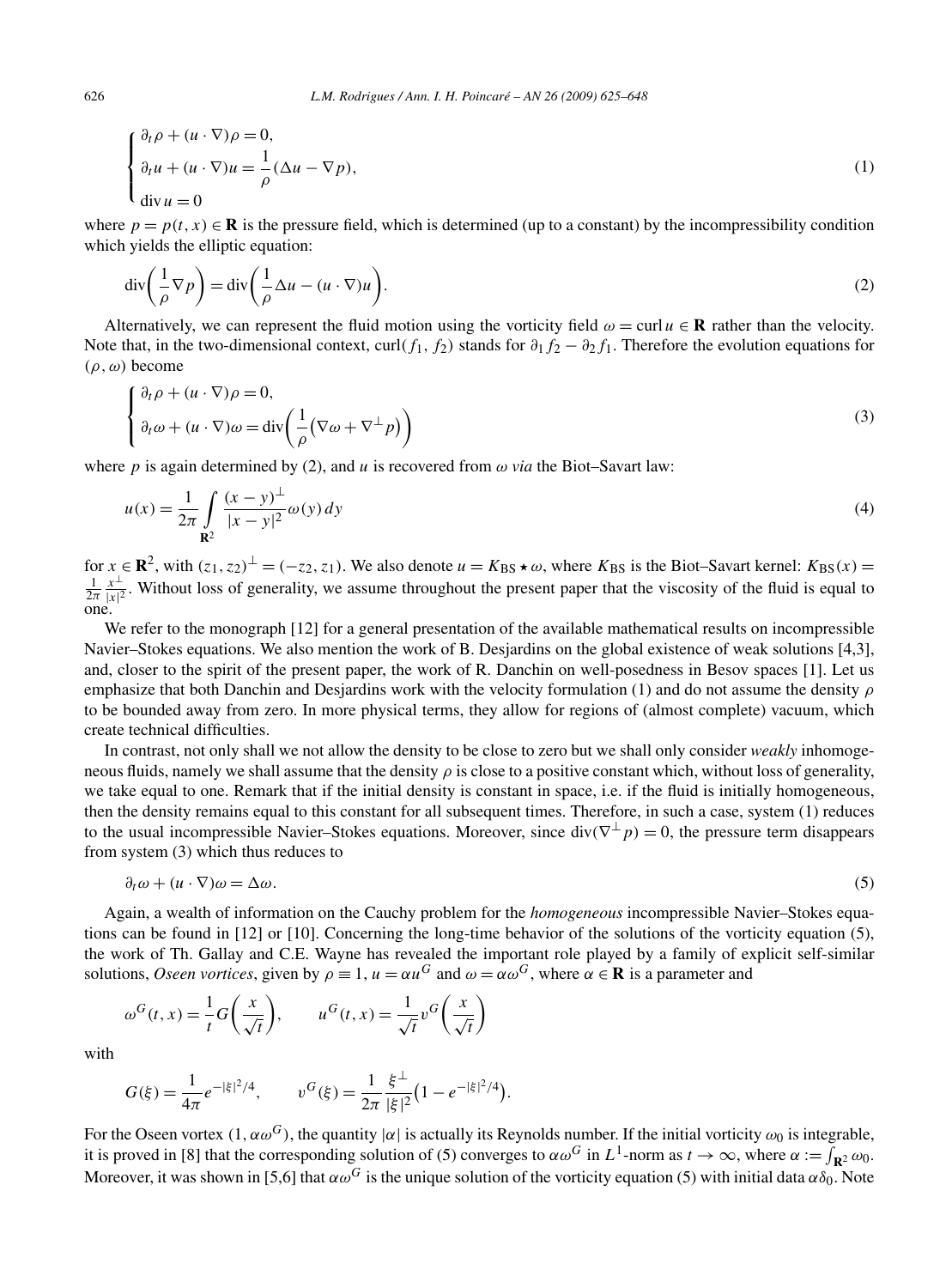also that  $u^G$  is not square integrable, since  $|v^G(\xi)| \sim \frac{1}{|\xi|}$  as  $|\xi| \to \infty$ , which means that Oseen vortices are not finite energy solutions in the sense of Leray [11]. More generally, when dealing with incompressible flows of integrable vorticity and non-zero global circulation, one needs to consider infinite energy solutions.

Even though the homogeneous incompressible Navier–Stokes equations provide a good model in many situations, all real fluids are, at least slightly, inhomogeneous and it is therefore important and relevant, both from a practical and theoretical point of view, to investigate whether the predictions of the homogeneous model are meaningful for the *density-dependent* model, especially in the weakly inhomogeneous regime. The goal of this paper is to address this question in the particular case of Oseen vortices. These explicit solutions persist in the density-dependent case if we assume  $\rho \equiv 1$ , and it is therefore natural to ask whether they play there the same role as in the homogeneous case. While the general answer to this question is unknown, we treat here one important aspect: are Oseen vortices stable solutions for the density-dependent incompressible Navier–Stokes equations? In other words, does the theory predicts that these self-similar solutions may be observed?

Before stating what we mean exactly by stability, let us recall an important property of the Navier–Stokes equations: *scaling invariance*. For any  $\lambda > 0$ , if  $(\rho(t, x), \omega(t, x))$  is a solution of (3), so is

$$
D_{\lambda}(\rho,\omega) = (\rho(\lambda^2 t, \lambda x), \lambda^2 \omega(\lambda^2 t, \lambda x)).
$$

Correspondingly, the velocity field  $u(t, x)$  and the pressure  $p(t, x)$  are rescaled into  $\lambda u(\lambda^2 t, \lambda x)$  and  $\lambda^2 p(\lambda^2 t, \lambda x)$ . As is easily verified, Oseen vortices are *self-similar*, in the sense that  $D_\lambda(1, \alpha \omega^G) = (1, \alpha \omega^G)$ , for any  $\alpha \in \mathbb{R}$  and any *λ >* 0. To study these solutions, it is therefore more convenient to rewrite (3) in self-similar variables. Following [7], we set

$$
(\tau,\xi) := \left(\ln t, \frac{x}{\sqrt{t}}\right). \tag{6}
$$

Motivated by scaling invariance, we will work with new quantities  $(r, w, v, \Pi)$  related to the former by

$$
r(\tau, \xi) = \rho(e^{\tau}, e^{\tau/2}\xi), \qquad v(\tau, \xi) = e^{\tau/2}u(e^{\tau}, e^{\tau/2}\xi), w(\tau, \xi) = e^{\tau}\omega(e^{\tau}, e^{\tau/2}\xi), \qquad \Pi(\tau, \xi) = e^{\tau}p(e^{\tau}, e^{\tau/2}\xi).
$$
\n(7)

Then the corresponding evolution equations for *(r, w)* are

$$
\begin{cases} \partial_{\tau} r + \left( \left( v - \frac{1}{2} \xi \right) \cdot \nabla \right) r = 0, \\ \partial_{\tau} w + \left( \left( v - \frac{1}{2} \xi \right) \cdot \nabla \right) w - w = \text{div} \left( \frac{1}{r} (\nabla \omega + \nabla^{\perp} \Pi) \right) \end{cases}
$$
(8)

where again *v* is obtained from *w* by the Biot–Savart law and  $\nabla \Pi$  by solving

$$
\operatorname{div}\left(\frac{1}{r}\nabla\Pi\right) = \operatorname{div}\left(\frac{1}{r}\Delta v - (v\cdot\nabla)v\right). \tag{9}
$$

By construction, Oseen vortices correspond to stationary solutions of (8) of the form  $(1, \alpha G)$ , where  $\alpha$  is any real number. We prescribe initial data for the original equations at  $t = 1$  rather than at  $t = 0$ , hence at  $\tau = 0$  for the new equations.

In order to state our main result, we now write down the evolution equations for a perturbation of an Oseen vortex. Given  $\alpha \in \mathbf{R}$ , we work with new quantities  $(b, \tilde{w})$  related to the former by  $b = \frac{1}{r} - 1$  and  $\tilde{w} = w - \alpha G$ . The evolution equations for  $(b, \tilde{w})$  are

$$
\begin{cases} \partial_{\tau} b + \left( \left( v - \frac{1}{2} \xi \right) \cdot \nabla \right) b = 0, \\ \partial_{\tau} \tilde{w} - (\mathcal{L} - \alpha \Lambda) \tilde{w} + (\tilde{v} \cdot \nabla) \tilde{w} = \text{div} \big( b \big( \nabla w + \nabla^{\perp} \Pi \big) \big) \end{cases}
$$
(10)

where

$$
\mathcal{L}f = \Delta f + \frac{1}{2}\xi \cdot \nabla f + f,
$$
  
\n
$$
\Delta f = v^G \cdot \nabla f + (K_{\text{BS}} \star f) \cdot \nabla G.
$$
\n(11)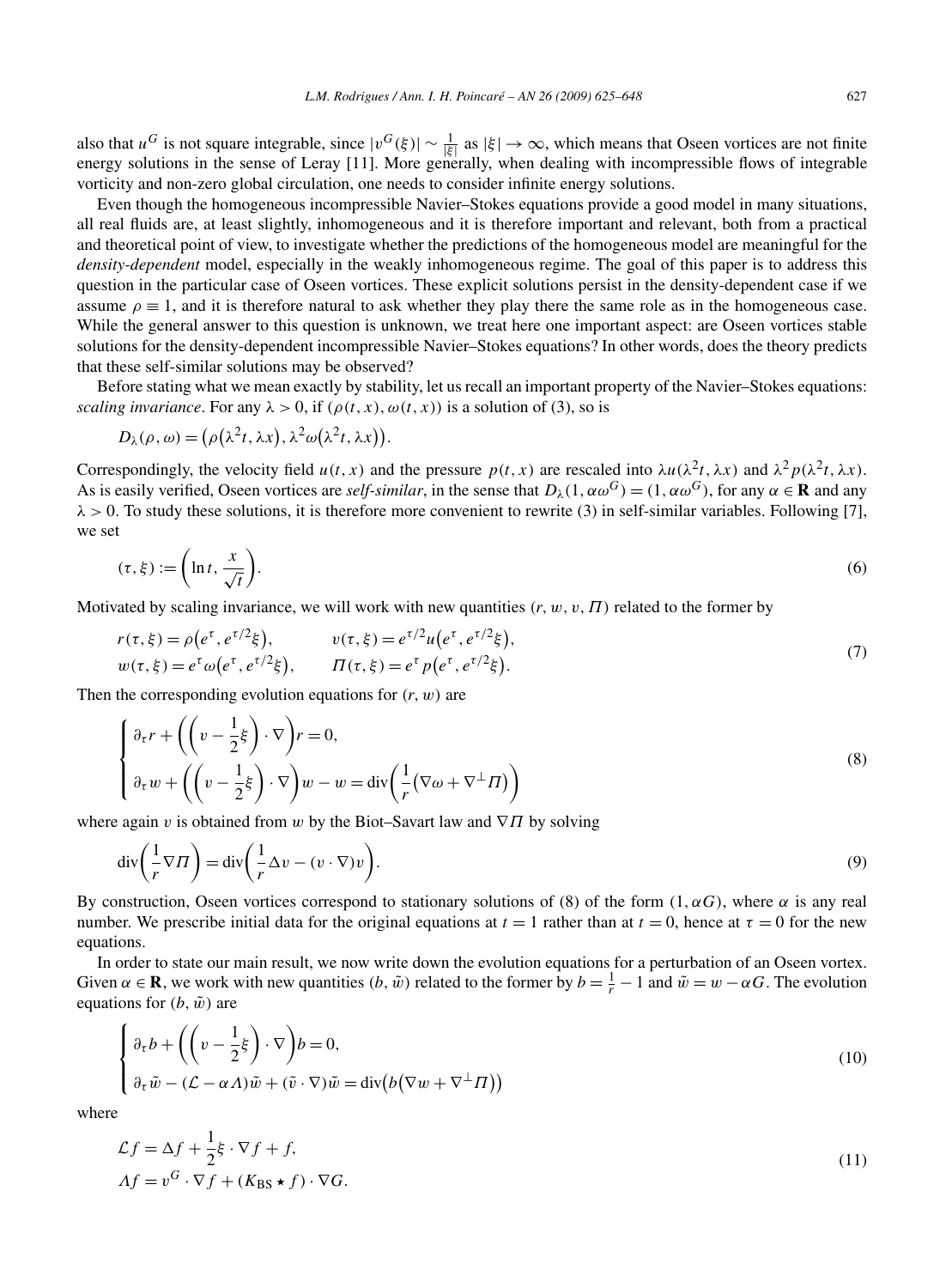Here  $\tilde{v}$  is obtained from  $\tilde{w}$  by the Biot–Savart law,  $w$  and  $v$  are recovered by

$$
w = \alpha G + \tilde{w}, \qquad v = \alpha v^G + \tilde{v}, \tag{12}
$$

and  $∇$ *Π* is obtained by solving

$$
\operatorname{div}\left((1+b)\nabla\Pi\right) = \operatorname{div}\left((1+b)\Delta v - (v\cdot\nabla)v\right). \tag{13}
$$

Let us point out that, thanks to the linearity of the Biot–Savart law, we both have  $v = K_{BS} \star w$  and  $\tilde{v} = K_{BS} \star \tilde{w}$ .

Note that  $\mathcal L$  is the usual Fokker–Planck type operator which generates the evolution corresponding to the heat equation in self-similar variables. On the other hand, *Λ* is the non-local first-order operator resulting from the linearization around  $w = G$  of the transport term of (8). More precisely, if  $\tilde{v} = K_{BS} \star \tilde{w}$  and  $(v, w)$  satisfies (12), then  $v \cdot \nabla w = \alpha A \tilde{w} + \tilde{v} \cdot \nabla \tilde{w}$ , since  $v^G \perp \nabla G$ .

Before stating our result of stability, we introduce the function spaces and the norms that we will encounter throughout the present paper. For  $1 \leq p \leq \infty$ , we denote by  $L^p(\mathbf{R}^2)$  the usual  $L^p$ -space and by  $|f|_p$  the usual  $L^p$ -norm of a function  $f: \mathbb{R}^2 \to \mathbb{R}$  or  $f: \mathbb{R}^2 \to \mathbb{R}^2$ . Similarly, for  $s \in \mathbb{R}$ , we denote by  $H^s(\mathbb{R}^2)$  the usual Sobolev space and by  $|f|_{H^s}$  the corresponding norm. Sobolev norms will be convenient to specify the regularity of our perturbations, but we also need weighted norms to describe the localization properties. Indeed, even in the homogeneous case, we know that it is impossible to get a convergence rate in time if we do not assume that the perturbations decay sufficiently fast at infinity in space (see [8]). Instead of using polynomial weights as in [8], we choose here the Gaussian weight  $G^{-\frac{1}{2}}$ , which is more restrictive but naturally related to the Oseen vortices and has several technical advantages. For instance, on the Hilbert space  $L^2_w(\mathbf{R}^2) := \{f \mid G^{-\frac{1}{2}}f \in L^2(\mathbf{R}^2)\}$ , the linear operators  $\mathcal L$  and  $\Lambda$  become respectively symmetric and skew-symmetric. More generally, we shall use the weighted  $L^p$ -space defined as follows, for any  $1 \leq p \leq +\infty$ ,

$$
L_w^p(\mathbf{R}^2) := \left\{ f \mid G^{-\frac{1}{2}} f \in L^p(\mathbf{R}^2) \right\}
$$
 (14)

with corresponding norms  $|f|_{w,p} := |G^{-\frac{1}{2}}f|_p$ .

We are now able to state the main result of this paper:

**Theorem 1.** Let  $\alpha \in \mathbb{R}$ ,  $0 < s < 1$  and  $0 < \gamma < \frac{1}{2}$ . There exist  $\varepsilon_0 > 0$  and  $K > 0$  such that, for any  $0 < \varepsilon < \varepsilon_0$ , if

- 1. b<sub>0</sub> belongs to  $L^2_w(\mathbf{R}^2) \cap L^\infty_w(\mathbf{R}^2) \cap H^{s+2}(\mathbf{R}^2)$  with  $|b_0|_{w,2} \leq \varepsilon$ ,  $|b_0|_{w,\infty} \leq \varepsilon$ , and  $G^{-1/2}\nabla b_0$  belongs to  $L^q(\mathbf{R}^2)$ *for some*  $q > \max(4, \frac{2}{s})$ ,
- 2.  $\tilde{w}_0$  belongs to  $L^2_w(\mathbf{R}^2) \cap H^s(\mathbf{R}^2)$  with  $|\tilde{w}_0|_{w,2} \leq \varepsilon$  and  $\int_{\mathbf{R}^2} \tilde{w}_0 = 0$ ,

*then there exists a unique solution*  $(b, \tilde{w})$  *of* (10) *with initial data*  $(b_0, \tilde{w}_0)$  *such that* 

1.  $b \in L^{\infty}_{loc}(\mathbf{R}^+; H^{s+2}(\mathbf{R}^2))$ , 2.  $G^{-\frac{1}{2}}b \in L^{\infty}(\mathbf{R}^+; L^2(\mathbf{R}^2) \cap L^{\infty}(\mathbf{R}^2)), G^{-\frac{1}{2}}\nabla b \in L^{\infty}_{loc}(\mathbf{R}^+; L^q(\mathbf{R}^2)),$ 3.  $\tilde{w} \in L^{\infty}_{loc}(\mathbf{R}^+; H^s(\mathbf{R}^2)) \cap L^2_{loc}(\mathbf{R}^+; H^{s+1}(\mathbf{R}^2))$ , 4.  $G^{-\frac{1}{2}}\tilde{w} \in L^{\infty}(\mathbf{R}^+; L^2(\mathbf{R}^2)) \cap L^2(\mathbf{R}^+; L^2(\mathbf{R}^2)), G^{-\frac{1}{2}}\nabla \tilde{w} \in L^2(\mathbf{R}^+; L^2(\mathbf{R}^2)), G^{-\frac{1}{2}}|\xi|\tilde{w} \in L^2(\mathbf{R}^+; L^2(\mathbf{R}^2)).$ 

*Moreover this solution satisfies*  $|\tilde{w}(\tau)|_{w,2} \leqslant K \varepsilon e^{-\gamma \tau}$ , for any  $\tau > 0$ .

Theorem 1 shows that Oseen vortices, which are self-similar solutions of the density-dependent Navier–Stokes equations, are stable with respect to small localized perturbations of the density and the vorticity. It is very important to note that we do not make any smallness assumption on the parameter  $\alpha \in \mathbf{R}$  so that we do treat Oseen vortices with arbitrarily high Reynolds numbers |*α*|. However, unlike in the homogeneous case [8], we are not able to consider large perturbations of the vorticity, due to the lack of appropriate Lyapunov functions for the density-dependent system, and unfortunately, in Theorem 1, the allowed size  $\varepsilon_0$  of the perturbations is a decreasing function of the Reynolds number  $|\alpha|$  tending to zero as  $|\alpha|$  goes to infinity.

Without loss of generality, we assume in Theorem 1 and throughout this paper that the vorticity perturbation  $\tilde{w}$  has zero average. Indeed, if  $w = \alpha G + \bar{w}$  with  $\bar{w}$  small and  $\delta := \int_{\mathbf{R}^2} \bar{w} \neq 0$ , one can always rewrite  $w = (\alpha + \delta)G + \tilde{w}$  with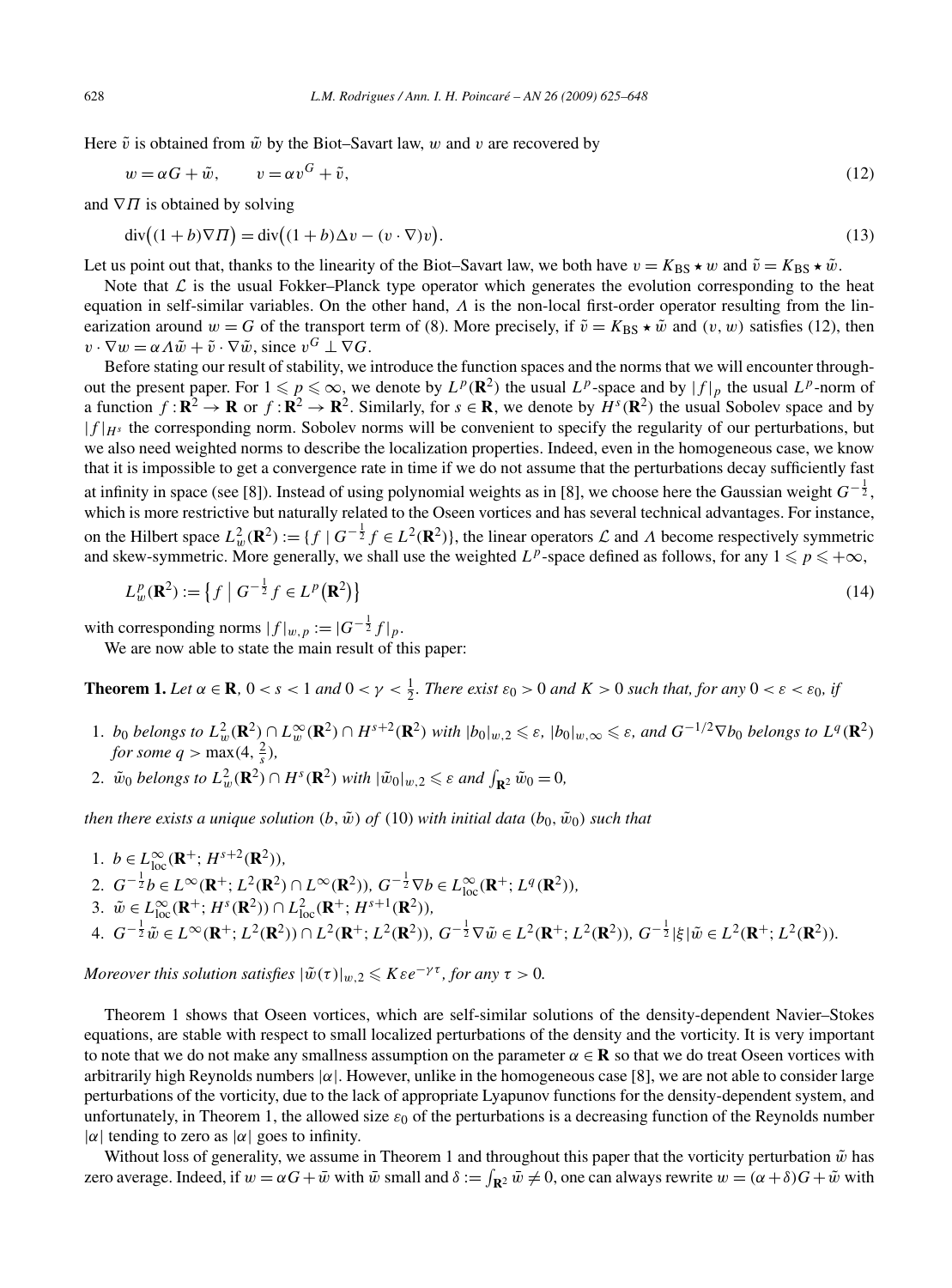$\tilde{w}$  small and  $\int_{\mathbf{R}^2} \tilde{w} = 0$ . This zero-mean condition is preserved under the evolution defined by (10) and is necessary to show that  $\tilde{w}(\tau)$  converges to zero as  $\tau \to \infty$ , i.e. to obtain an *asymptotic* stability result for the vorticity.

To make this asymptotic stability more concrete, we express it now in the original variables. Under the assumptions of Theorem 1, if  $(\rho, \omega)$  is the solution of (3) defined by (7) with  $w = \alpha G + \tilde{w}$  and  $r = \frac{1}{1+b}$ , then the vorticity  $\omega(t, x)$ satisfies

$$
t^{\frac{1}{2}}\big|e^{\frac{|x|^2}{8t}}\big(\omega(t)-\alpha\omega^G(t)\big)\big|_2\leqslant \frac{C}{t^{\gamma}},\quad t\geqslant 1.
$$

Moreover this implies

$$
t^{1-\frac{1}{p}}\big|\omega(t)-\alpha\omega^G(t)\big|_p\leqslant \frac{C_p}{t^{\gamma}},
$$
  

$$
t^{\frac{1}{2}-\frac{1}{q}}\big|u(t)-\alpha u^G(t)\big|_q\leqslant \frac{C_q}{t^{\gamma}}
$$

for any  $1 \leq p \leq 2$ ,  $2 < q < +\infty$ ,  $t \geq 1$ . Note that self-similarity implies  $|\omega^G(t)|_p = Ct^{-(1-\frac{1}{p})}$  and  $|u^G(t)|_p =$  $Ct^{-\left(\frac{1}{2}-\frac{1}{q}\right)}$ . In contrast, since the density perturbation  $\frac{1}{\rho}-1$  is just transported by the divergence-free velocity field *u*, formally it remains constant in law, thus in any  $L^p$ -norm.

The rest of the paper is organized as follows. In a preliminary section, we collect estimates on the Biot–Savart kernel, thus on the velocity in terms of the vorticity, and on the pressure. In the second section, we establish various estimates for the solution of a linearized density equation. Similarly, in the third one, we study a linearized vorticity equation. The final section is devoted to the proof of Theorem 1.

However there is another underlying structure that the reader may find useful to keep in mind. Indeed, to establish the existence part of Theorem 1, following [1], we build a sequence of solutions of a linearization of (10). In order to show the convergence of this sequence, we will use local-in-time estimates in Sobolev norms for solutions of this linearized system. To be more precise, in a *first step*, we establish global estimates for solutions of the linearized system, which control the density in weighted  $L^p$  spaces and the vorticity in  $H^1$ . In a *second step*, we use the previous results to prove first global estimates of the density in  $H^{2-\varepsilon}$  (with a loss of regularity), then local estimates of the vorticity in  $H^{s+1}$ , and finally local estimates of the density in  $H^{s+2}$ . Then we use these results to establish the existence and uniqueness parts of the theorem *via* estimates on differences of two solutions. In both second section and third section, where we study the linearized density and vorticity equations, we shall clearly indicate which estimates are needed for the first step and the second step respectively.

Let us make clear that the global estimates show decay in time and enable us to keep some quantities small, leading to stability, whereas the local estimates are only used to show the existence for all time of a unique solution, allowing growth in time but precluding blow-up in a finite time. It should also be emphasized that since we consider infinite energy solutions even the existence for small time was unknown. Actually, concerning local existence, one should also note that the localization of the vorticity necessary to obtain a decay rate is also useful to get low regularity estimates of the velocity field as provided by inequality (21) below.

In what follows, the original (and physical) time will never appear again, so for notational convenience henceforth we use the letter *t* to denote the rescaled time *τ* .

## **1. Preliminaries**

If *f* is integrable over **R**<sup>2</sup>, we define its Fourier transform to be the function  $\hat{f}$  defined for any  $\eta \in \mathbb{R}^2$  by

$$
\hat{f}(\eta) = \int_{\mathbf{R}^2} f(\zeta) e^{i\eta \cdot \zeta} d\zeta.
$$

Concerning function spaces, we will also need the following convention. For any  $\sigma \in \mathbb{R}$ , we denote by  $\dot{H}^{\sigma}(\mathbb{R}^2)$ the usual homogeneous Sobolev space on  $\mathbb{R}^2$  equipped with  $|f|_{\dot{H}^\sigma} := |I^\sigma f|_2$ , where  $I := (-\Delta)^{\frac{1}{2}}$ .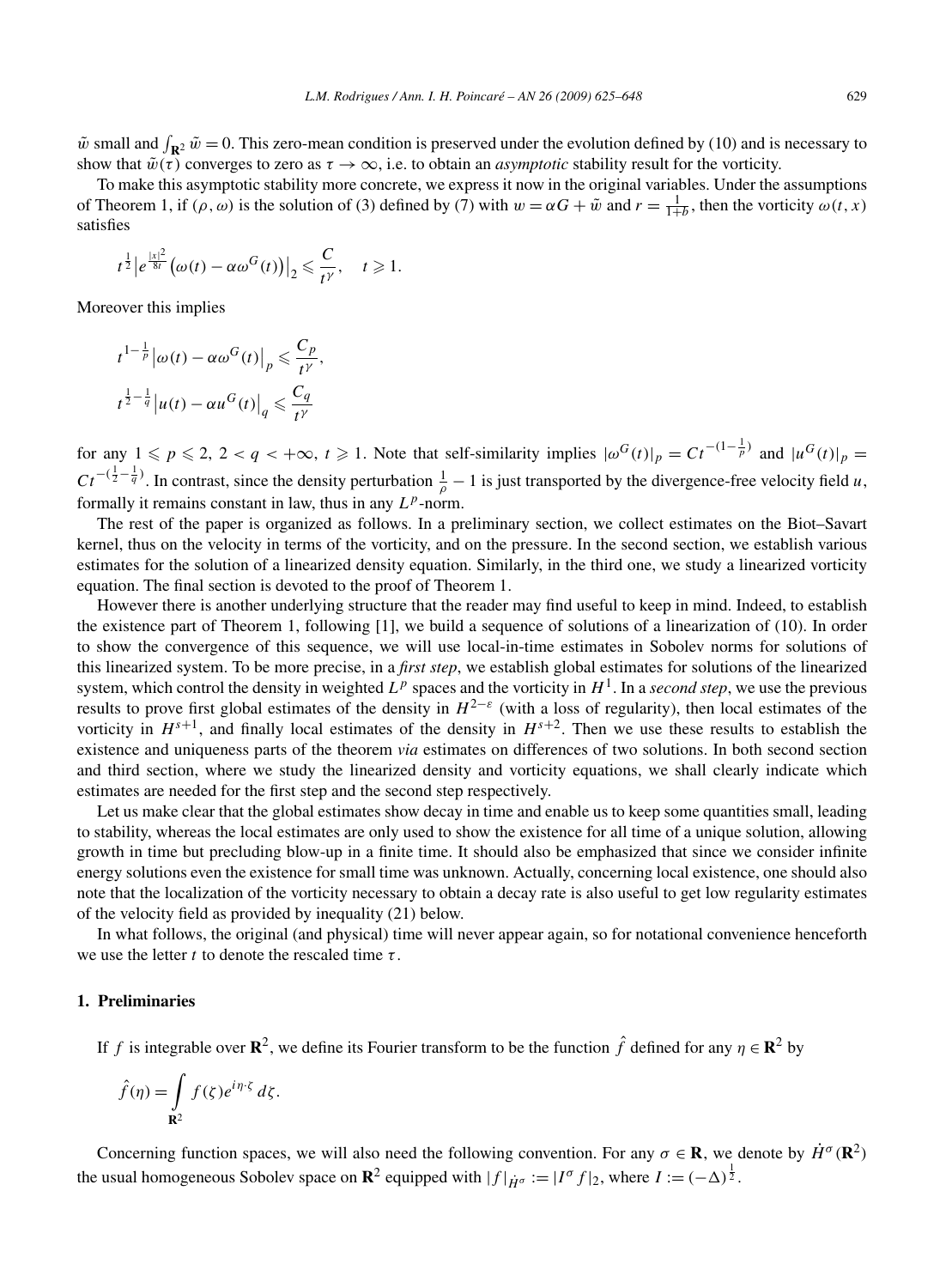## *1.1. Biot–Savart kernel*

The goal of this subsection is to enable us to estimate the velocity in terms of the vorticity. For this purpose, we collect here some estimates on  $v$  in terms of  $w$  when  $v$  is obtained from  $w$  by the Biot–Savart law. Recall that, in this case, for almost every  $\xi \in \mathbb{R}^2$ ,

$$
v(\xi) = \frac{1}{2\pi} \int_{\mathbf{R}^2} \frac{(\xi - \eta)^{\perp}}{|\xi - \eta|^2} w(\eta) d\eta
$$
 (15)

where  $(x_1, x_2)^\perp = (-x_2, x_1)$ , that is  $v = K_{BS} \star w$ , where  $K_{BS}$  is the Biot-Savart kernel  $K_{BS}(x) = \frac{1}{2\pi} \frac{x^\perp}{|x|^2}$ . Also note that in terms of Fourier transform, (15) becomes

$$
\hat{v}(\eta) = \frac{i\eta^{\perp}}{|\eta|^2} \hat{w}(\eta). \tag{16}
$$

Most of these estimates are already known, but for the sake of completeness we try to give proofs rather than references whenever this is not too long.

The following proposition gathers estimates in *Lp*-spaces.

## **Proposition 1.**

1. Let  $1 < p < 2 < q < +\infty$  be such that  $1 + \frac{1}{q} = \frac{1}{2} + \frac{1}{p}$ . There exists  $C > 0$  such that, if w belongs to  $L^p(\mathbb{R}^2)$ , *then* (15) *defines a v in*  $L^q(\mathbb{R}^2)$  *and* 

$$
|v|_q \leq C|w|_p. \tag{17}
$$

2. Let  $1 \leqslant p < 2 < q \leqslant +\infty$  and  $0 < \theta < 1$  be such that  $\frac{\theta}{p} + \frac{1-\theta}{q} = \frac{1}{2}$ . There exists  $C > 0$  such that, if w belongs to  $L^p$ (**R**<sup>2</sup>) ∩ *L*<sup>*q*</sup>(**R**<sup>2</sup>)*, then* (15) *defines a v in*  $L^\infty$ (**R**<sup>2</sup>) *and* 

$$
|v|_{\infty} \leqslant C|w|_{p}^{\theta}|w|_{q}^{1-\theta}.
$$
\n<sup>(18)</sup>

3. Let  $1 < p < +\infty$ . There exists  $C > 0$  such that, if w belongs to  $L^p(\mathbf{R}^2)$  and v is defined from w by (15), then  $\nabla v$ *belongs to*  $L^p(\mathbb{R}^2)$  *and* 

$$
|\nabla v|_p \leqslant C|w|_p. \tag{19}
$$

*In addition, in all cases, we have div*  $v = 0$  *and curl*  $v = w$ *.* 

Let us emphasize that we do not estimate *v* in  $L^2(\mathbb{R}^2)$ . Indeed, one can easily derive from (16) that to make *v* square integrable one must assume that *w* has zero circulation, that is  $\int_{\mathbf{R}^2} w = 0$ . This would exclude Oseen vortices.

**Proof.** Part 1 follows from a Young-like inequality called Hardy–Littlewood–Sobolev inequality (see for instance Theorem V.1 in [13]). Indeed,  $K_{BS}$  is weakly  $L^2$  but not square integrable.

Part 2 is trivial when  $w \equiv 0$ . If not, we remark that from Hölder's inequalities, we obtain

$$
\left|v(\xi)\right| \leq \frac{1}{2\pi} \int_{\{| \eta| \leq R\}} \left|w(\xi - \eta)\right| \frac{1}{|\eta|} d\eta + \frac{1}{2\pi} \int_{\{| \eta| \geq R\}} \left|w(\xi - \eta)\right| \frac{1}{|\eta|} d\eta
$$
  

$$
\leq C|w|_q R^{1 - \frac{2}{q}} + C|w|_p \frac{1}{R^{\frac{2}{p} - 1}},
$$

for almost every  $\xi \in \mathbb{R}^2$  and any  $R > 0$ . Aiming to optimize this inequality, we choose  $R = (\frac{|w|_p}{|w|_q})^{\beta}$  with  $\beta = \frac{1-\theta}{2/p-1}$  $\frac{\theta}{1-2/q}$  and derive (18).

Part 3 holds since differentiating (15) yields that ∇*v* is obtained from *w* by a singular integral kernel of Calderón– Zygmund type (see Theorem II.3 in [13]).  $\Box$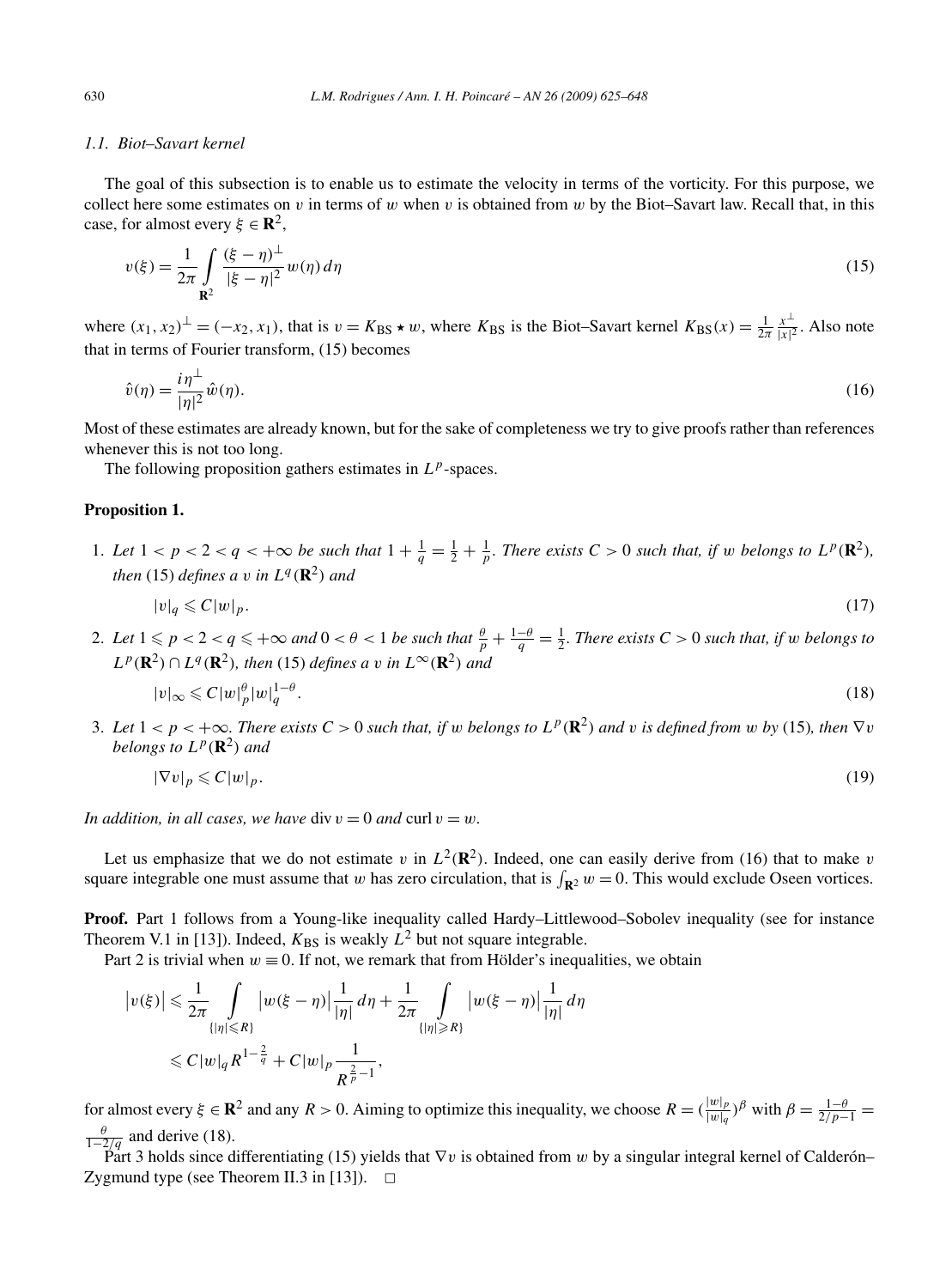The following proposition gathers estimates in Sobolev spaces.

## **Proposition 2.**

1. Let  $s \in \mathbf{R}$ . There exists  $C > 0$  such that, if w belongs to  $\dot{H}^{s-1}(\mathbf{R}^2)$ , then, if v is defined by (15), v belongs to  $\dot{H}^s(\mathbf{R}^2)$  *and* 

$$
|v|_{\dot{H}^s} \leqslant C|w|_{\dot{H}^{s-1}}.\tag{20}
$$

2. Let  $0 < s < 1$ . There exists  $C > 0$  such that, if  $(1 + |\xi|)w$  belongs to  $L^2(\mathbf{R}^2)$ , then, if v is defined by (15), v belongs  $to \dot{H}^s(\mathbf{R}^2)$  *and* 

$$
|v|_{\dot{H}^s} \leqslant C \left| \left( 1 + |\xi| \right) w \right|_2. \tag{21}
$$

**Proof.** Part 1 is a direct consequence of the Fourier formulation (16).

Part 2 is thus reduced to estimate  $|w|_{\dot{H}^{s-1}}$ . If  $0 < s < 1$ , we note that

$$
|w|_{\dot{H}^{s-1}}^2 = C \int\limits_{\mathbf{R}^2} \frac{|\hat{w}(\xi)|^2}{|\xi|^{2(1-s)}} d\xi \leq C \int\limits_{|\xi| \leq 1} \frac{|\hat{w}(\xi)|^2}{|\xi|^{2(1-s)}} d\xi + C \int\limits_{|\xi| \geq 1} |\hat{w}(\xi)|^2 d\xi.
$$

The second term of the right member is dominated by  $|w|_2^2$ . Choosing p such that  $p > \frac{2}{s}$  and applying first Hölder's inequalities then Sobolev's embeddings, we obtain for the first term

$$
\int\limits_{|\xi|\leq 1}\frac{|\hat{w}(\xi)|^2}{|\xi|^{2(1-s)}}\,d\xi\leq C|\hat{w}|_p^2\leq C|\hat{w}|_H^2.
$$

Finally, gathering every piece yields

$$
|w|_{\dot{H}^{s-1}}^2 \leqslant C |\hat{w}|_{H^1}^2 + C|w|_2^2 \leqslant C |(1+|\xi|)w|_2^2.
$$

This concludes the proof.  $\square$ 

## *1.2. Pressure estimates*

Keeping in mind Eq. (13), we gather some estimates for a solution  $\Pi$  of the following equation:

 $div((1+b)\nabla \Pi)$  $=$  div *F*. (22)

We begin with estimates in  $L^p$ -spaces.

## **Proposition 3.**

1. Let  $1 < p < +\infty$ . There exist  $C > 0$  and  $\kappa > 0$  such that if F belongs to  $L^p(\mathbf{R}^2)$  and b to  $L^\infty(\mathbf{R}^2)$  with  $\kappa |b|_\infty < 1$ , *then* (22) *has a unique solution*  $\Pi$  (*up to a constant*) *such that*  $\nabla \Pi$  *belongs to*  $L^p(\mathbf{R}^2)$ *, and* 

$$
|\nabla \Pi|_p \leqslant \frac{C}{1 - \kappa |b|_{\infty}} |F|_p. \tag{23}
$$

2. Let  $1 < p \leqslant +\infty$  and  $1 < q, r < +\infty$  be such that  $\frac{1}{r} = \frac{1}{p} + \frac{1}{q}$ . There exist  $C > 0$  and  $\kappa > 0$  such that if F belongs to  $L^q(\mathbf{R}^2)$  and, for  $i = 1, 2, b_i$  belongs to  $L^\infty(\mathbf{R}^2) \cap L^p(\mathbf{R}^2)$  with  $\kappa |b_i|_\infty < 1$  and  $\Pi_i$  solves

$$
\operatorname{div}\bigl((1+b_i)\nabla\Pi_i\bigr)=\operatorname{div} F,
$$

*then*  $\nabla$ ( $\Pi$ <sub>2</sub> –  $\Pi$ <sub>1</sub>) *belongs to*  $L^r(\mathbb{R}^2)$  *and* 

$$
\left|\nabla(\Pi_2 - \Pi_1)\right|_r \leq \frac{C}{(1 - \kappa |b|_{\infty})^2} |b_2 - b_1|_p |F|_q.
$$
\n(24)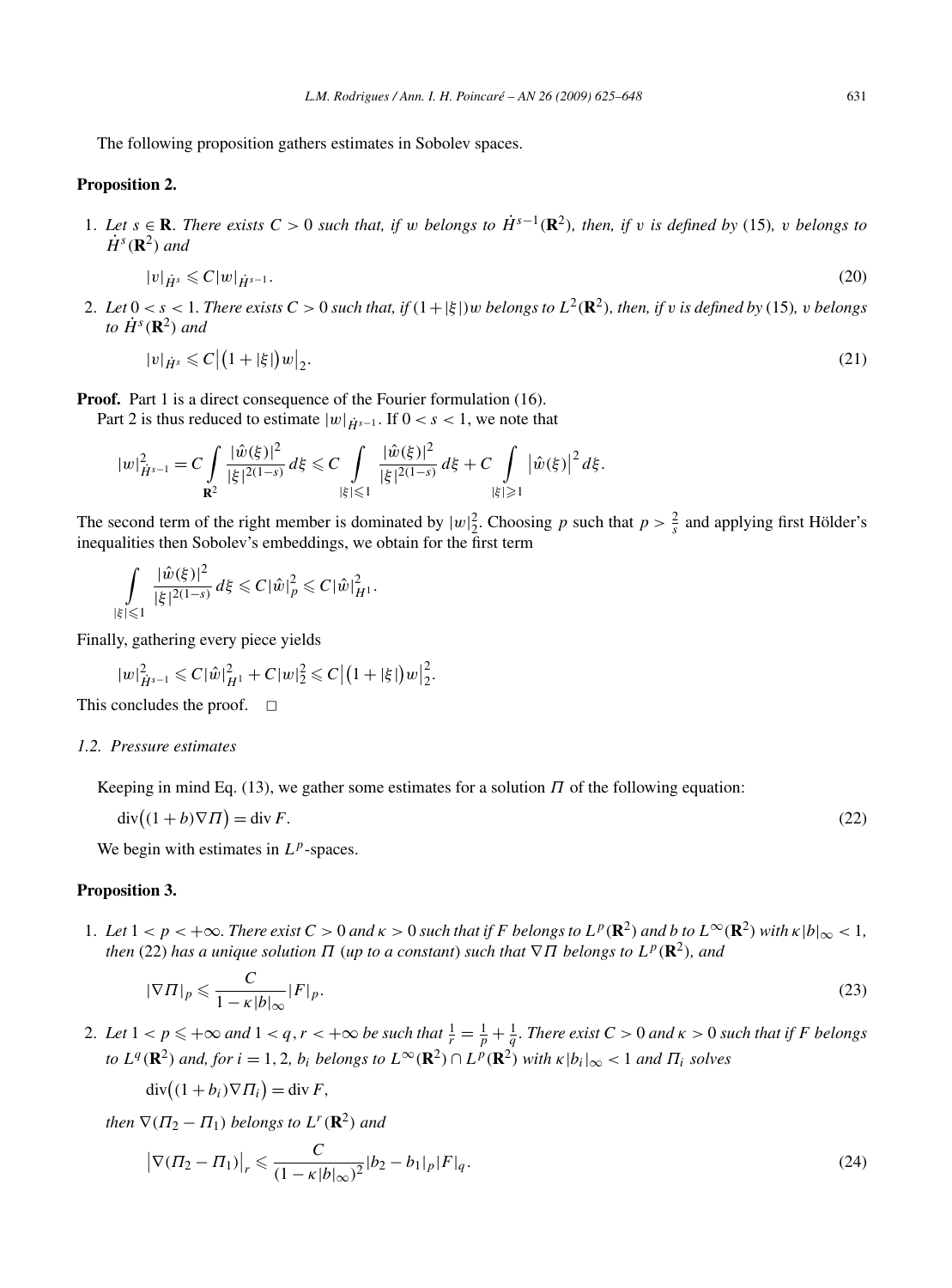**Proof.** To prove part 1 we want to obtain  $\nabla \Pi$ , the solution of (22), in terms of *F* as a perturbation of Leray projectors. Let **P** be the Leray projector, that is the projector on divergence-free vector fields along gradients, and let  $Q = I - P$ . Remark that **Q***F* gives the solution  $\nabla \Pi$  of (22) when  $b \equiv 0$ . Now we can rewrite (22) as

$$
\operatorname{div} \nabla \Pi = \operatorname{div}(F - b \nabla \Pi)
$$

then  $\nabla \Pi = \mathbf{O}(F - b\nabla \Pi)$  thus  $(\mathbf{I} + \mathbf{O}b)\nabla \Pi = \mathbf{O}F$ . Since **O** is continuous on  $L^p$ , there exists  $\kappa > 0$  such that

$$
|\mathbf{Q}bf|_p \leq \kappa |b|_\infty |f|_p
$$

for  $f \in L^p(\mathbb{R}^2)$ . Thus, if  $\kappa |b|_{\infty} < 1$ ,  $\mathbf{I} + \mathbf{O}b$  is invertible on  $L^p$ , and

$$
\nabla \Pi = (\mathbf{I} + \mathbf{Q}b)^{-1} \mathbf{Q}F \tag{25}
$$

gives the unique solution, with the expected bound.

To prove part 2 reminding (25) we write

$$
\nabla \Pi_1 = (\mathbf{I} + \mathbf{Q}b_2)^{-1}(\mathbf{I} + \mathbf{Q}b_2)(\mathbf{I} + \mathbf{Q}b_1)^{-1}\mathbf{Q}F,
$$
  
\n
$$
\nabla \Pi_2 = (\mathbf{I} + \mathbf{Q}b_2)^{-1}(\mathbf{I} + \mathbf{Q}b_1)(\mathbf{I} + \mathbf{Q}b_1)^{-1}\mathbf{Q}F
$$

then subtracting and factorizing yields

$$
\nabla (H_2 - H_1) = (\mathbf{I} + \mathbf{Q}b_2)^{-1} \mathbf{Q}(b_1 - b_2) (\mathbf{I} + \mathbf{Q}b_1)^{-1} \mathbf{Q}F.
$$

Now the continuity of the operator **Q** on *L<sup>r</sup>* reduces (24) to an estimate on  $|(b_1 - b_2)(\mathbf{I} + \mathbf{Q}b_1)^{-1}\mathbf{Q}F|_r$ . At last applying first Hölder's inequalities then the continuity on  $L<sup>q</sup>$  concludes the proof.  $\Box$ 

In order to estimate solutions of (22) in Sobolev spaces, we first state some useful commutator estimates of Kato– Ponce type (see [9]). Let us recall that  $I = (-\Delta)^{\frac{1}{2}}$ .

**Lemma 1.** *Let*  $0 < s \leq 1$  *and*  $\sigma > 1$ *.* 

1. There exists  $C > 0$  such that if  $I^s$  f belongs to  $L^2(\mathbf{R}^2)$  and g to  $H^{\sigma}(\mathbf{R}^2)$ , then  $I^s(fg) - fI^s g$  belongs to  $L^2(\mathbf{R}^2)$ *and*

$$
\left|I^s(fg) - fI^s g\right|_2 \leqslant C\left|I^s f\right|_2 |g|_{H^{\sigma}}.
$$
\n<sup>(26)</sup>

2. There exists  $C > 0$  such that if  $I^s$  f belongs to  $H^{\sigma}(\mathbb{R}^2)$  and g to  $L^2(\mathbb{R}^2)$ , then  $I^s$  (fg)  $- f I^s$  g belongs to  $L^2(\mathbb{R}^2)$ *and*

$$
\left|I^s(fg) - fI^s g\right|_2 \leqslant C \left|I^s f\right|_{H^{\sigma}} |g|_2. \tag{27}
$$

**Proof.** Let us first note that there exists  $C > 0$  such that

$$
|\hat{h}|_1 \leqslant C |h|_{H^{\sigma}},
$$

for any *h* in  $H^{\sigma}(\mathbb{R}^2)$ . This comes applying Hölder's inequalities to

$$
\int_{\mathbf{R}^2} |\hat{h}(\eta)| d\eta = \int_{\mathbf{R}^2} \frac{1}{(1+|\eta|^2)^{\frac{\sigma}{2}}} (1+|\eta|^2)^{\frac{\sigma}{2}} |\hat{h}(\eta)| d\eta.
$$

Therefore in order to prove the lemma it is sufficient to establish

$$
\left| I^{s}(fg) - fI^{s}g \right|_{2} \leq C \left| I^{s}f \right|_{2} |\hat{g}|_{1},
$$
\n
$$
\left| I^{s}(fg) - fI^{s}g \right|_{2} \leq C \left| \widehat{I^{s}f} \right|_{1} |g|_{2}.
$$
\n(29)

Now set  $h = I^s(fg) - fI^s g$ . We have

$$
\hat{h}(\eta) = \frac{1}{(2\pi)^2} \int_{\mathbf{R}^2} (|\eta|^s - |\eta - \zeta|^s) \hat{f}(\zeta) \hat{g}(\eta - \zeta) d\zeta
$$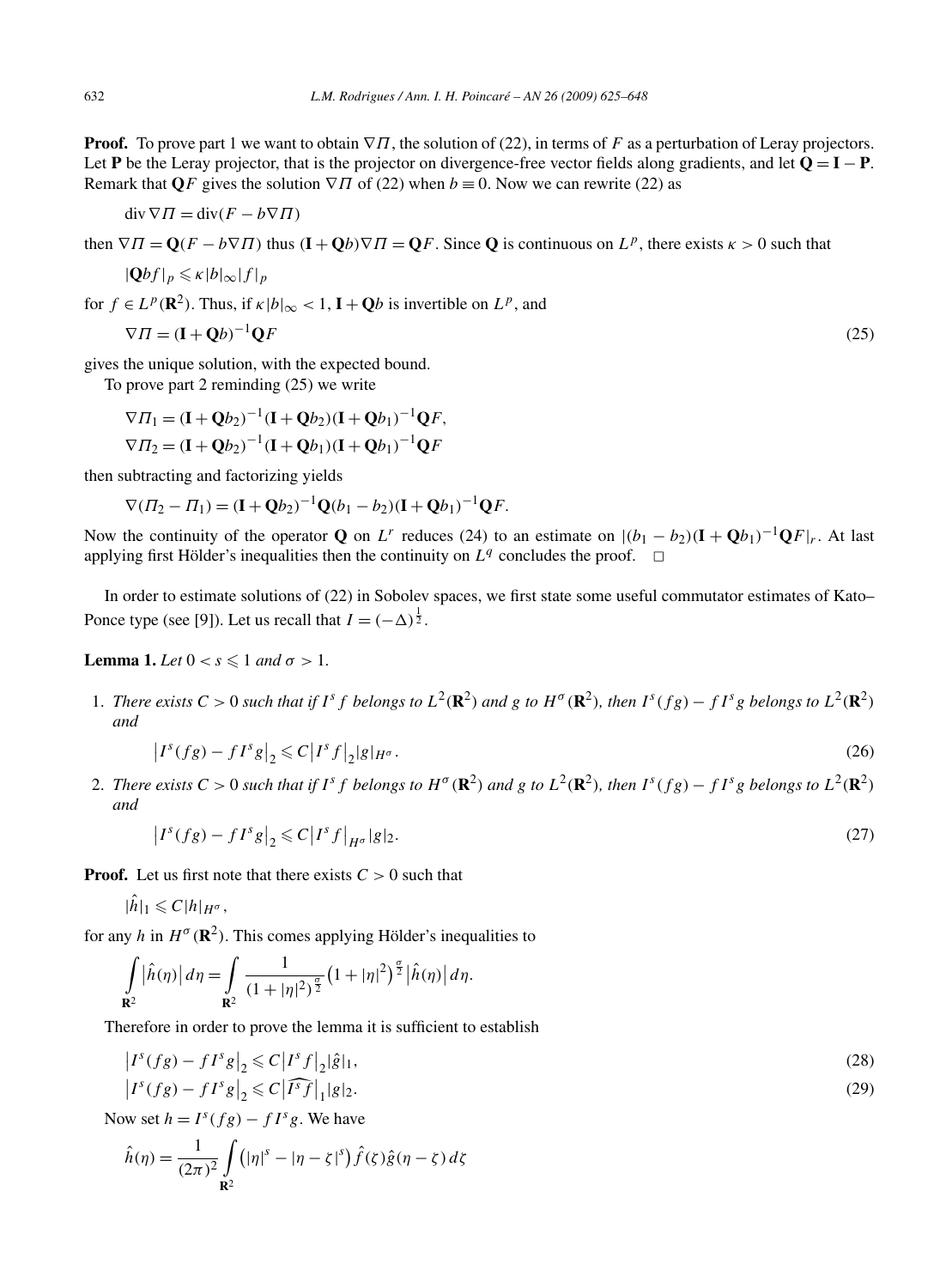for almost every  $\eta \in \mathbb{R}^2$ . Thanks to the following basic fact:

$$
||\eta|^{s} - |\eta'|^{s}| \le |\eta - \eta'|^{s}, \quad 0 < s \le 1,\tag{30}
$$

for  $\eta$ ,  $\eta' \in \mathbb{R}^2$ , we obtain

 $\begin{array}{c} \hline \end{array}$ 

$$
\left|\hat{h}(\eta)\right| \leqslant \frac{1}{(2\pi)^2} \int\limits_{\mathbf{R}^2} |\zeta|^s \left|\hat{f}(\zeta)\right| \left|\hat{g}(\eta-\zeta)\right| d\zeta.
$$

At last depending on how we apply Young's inequalities we obtain either (28) or (29).  $\Box$ 

We now state the announced estimates in Sobolev norms.

**Proposition 4.** Let  $0 < s < 1$  and  $\sigma > 1$ . There exists  $C > 0$  and  $\kappa > 0$  such that if F belongs to  $H^s(\mathbb{R}^2)$ , b to  $L^\infty(\mathbb{R}^2)$ with  $\kappa |b|_{\infty}$  < 1 and I<sup>s</sup>b belongs to H<sup> $\sigma$ </sup> (**R**<sup>2</sup>), then, if  $\Pi$  solves (22), I<sup>s</sup>  $\nabla \Pi$  belongs to  $L^2(\mathbf{R}^2)$  and

$$
\left|I^s \nabla \Pi\right|_2 \leqslant \frac{C}{1 - \kappa |b|_{\infty}} \bigg( \left|I^s F\right|_2 + \frac{1}{1 - \kappa |b|_{\infty}} \left|I^s b\right|_{H^{\sigma}} |F|_2 \bigg). \tag{31}
$$

**Proof.** Applying  $I^s$  to (22) and commuting *b* and  $I^s$  yields

 $\operatorname{div}((1+b)\nabla I^s\Pi) = \operatorname{div}([b, I^s]\nabla\Pi) + \operatorname{div}(I^sF).$ 

Applying then (23) to this equation we obtain

$$
\left|I^s \nabla \Pi\right|_2 \leqslant \frac{C}{1 - \kappa |b|_{\infty}} \left(\left|I^s F\right|_2 + \left|\left[b, I^s\right] \nabla \Pi\right|_2\right).
$$

Now using first (27) then applying (23) once again yields

$$
\left|\left[b, I^s\right] \nabla \Pi\right|_2 \leqslant C \left|I^s b\right|_{H^{\sigma}} \left| \nabla \Pi\right|_2 \leqslant \frac{C}{1 - \kappa |b|_{\infty}} \left|I^s b\right|_{H^{\sigma}} |F|_2.
$$

Gathering everything leads to  $(31)$ .  $\Box$ 

## **2. Density equation**

In this section, we gather information on the following linearization of the density equation:

$$
\partial_t b + \left( \left( v - \frac{1}{2} \xi \right) \cdot \nabla \right) b = 0 \tag{32}
$$

where  $\tilde{\nu}$  is a divergence-free vector-field,  $\alpha \in \mathbf{R}$  and  $\nu = \alpha v^G + \tilde{\nu}$ . By linearization, we mean that we do not assume that  $\tilde{v}$  is obtained from a solution  $\tilde{w}$  of the vorticity equation in (10), which involves *b*.

Actually in the cases we will consider  $v - \frac{1}{2}\xi$  generates a flow since  $\nabla \tilde{v}$  belongs to  $L^2_{loc}(\mathbf{R}^+; L^{\infty}(\mathbf{R}^2))$  (and  $\tilde{\nu}$  belongs to  $L^{\infty}_{loc}(\mathbf{R}^+; L^{\infty}(\mathbf{R}^2))$ . Thus our point is not to prove the existence of a solution to (32) but to establish bounds for such a solution.

We begin with estimates in  $L^p$ -spaces, weighted or not. We recall that  $L^p_w(\mathbf{R}^2)$  for  $1 \leq p \leq \infty$  is the weighted space defined in (14). The next proposition is the density part of the announced *first step* of the proof.

**Proposition 5.** Let  $T > 0$ . Assume that  $\tilde{v}$  is a divergence-free vector field belonging to  $L^2(0, T; L^\infty(\mathbf{R}^2))$ . Then b, the *solution of* (32) *with initial data*  $b_0$ *, satisfies* 

1. for any 
$$
1 \le p \le +\infty
$$
, provided  $b_0 \in L^p(\mathbf{R}^2)$ ,  
\n
$$
\left| b(t) \right|_p \le |b_0|_p e^{-\frac{t}{p}}, \quad \text{for } 0 < t < T;
$$
\n(33)

2. *for any*  $1 \leqslant p \leqslant +\infty$ *, provided*  $G^{-\frac{1}{2}}b_0 \in L^p(\mathbf{R}^2)$ *,* 

$$
\left| b(t) \right|_{w,p} \leqslant |b_0|_{w,p} e^{-\frac{t}{p}} e^{\frac{1}{8} \int_0^t |\tilde{v}(s)|_\infty^2 ds}, \quad \text{for } 0 < t < T. \tag{34}
$$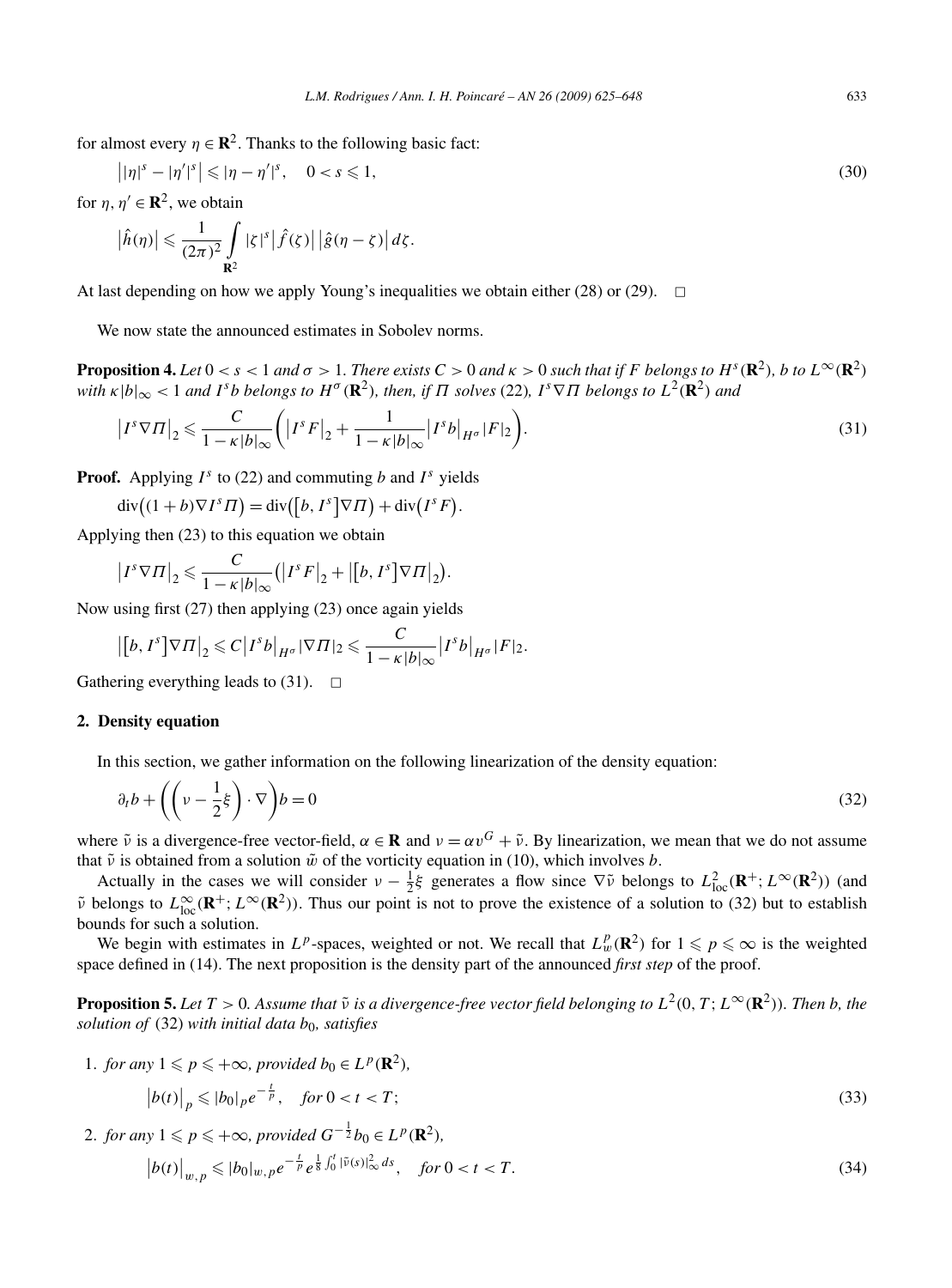**Proof.** In order to prove part 1 for  $1 \leq p < +\infty$ , multiply (32) by sgn(b)|b|<sup>p-1</sup>, where sgn is the usual sign function, and integrate by parts to obtain

$$
\frac{d}{dt}|b|_p^p = -\int_{\mathbf{R}^2} \left( \left( \nu - \frac{1}{2}\xi \right) \cdot \nabla \right) |b|^p = -|b|_p^p
$$

since div *v* = 0 and div  $\xi$  = 2. Integrating gives (33) in this case. The case  $p = +\infty$  follows letting *p* go to infinity. To prove the weighted part of the proposition for  $1 \leq p < +\infty$ , start as in the former and obtain

$$
\frac{d}{dt}|b|_{w,p}^p = -\int_{\mathbf{R}^2} G^{-\frac{p}{2}} \left( \left( v - \frac{1}{2} \xi \right) \cdot \nabla \right) |b|^p = \int_{\mathbf{R}^2} G^{-\frac{p}{2}} \left( \frac{p}{4} \xi \cdot \left( v - \frac{1}{2} \xi \right) - 1 \right) |b|^p
$$

since  $\nabla G^{-\frac{p}{2}} = G^{-\frac{p}{2}} \frac{p}{4} \xi$ . Now, since  $\xi \perp v^G(\xi)$ , we have

$$
\xi \cdot \left(\nu(\xi) - \frac{1}{2}\xi\right) = \xi \cdot \tilde{\nu}(\xi) - \frac{1}{2}|\xi|^2 \leq \frac{1}{2}|\tilde{\nu}(\xi)|^2
$$

hence

$$
\frac{d}{dt}|b|_{w,p}^p \leqslant \left(-1+\frac{p}{8}|\tilde{v}|_\infty^2\right)|b|_{w,p}^p.
$$

Again integrating achieves the proof for finite *p* and the case  $p = +\infty$  follows letting *p* go to infinity.  $\Box$ 

The next proposition corresponds to the density part of the announced *second step*: local-in-time estimates in Sobolev norms. In order to prove some part of it we will need the following commutator lemma.

**Lemma 2.** Let  $s \ge 1$  and  $\sigma > 1$ . There exists  $C > 0$  such that if  $I^s f$  belongs to  $L^2(\mathbf{R}^2)$  and g to  $H^{\sigma}(\mathbf{R}^2)$ , then  $I^s(fg) - fI^s g$  *belongs to*  $L^2(\mathbb{R}^2)$  *and* 

$$
\left|I^{s}(fg) - fI^{s}g\right|_{2} \leq C\left|I^{s}f\right|_{2}|g|_{H^{\sigma}} + C|\nabla f|_{H^{\sigma}}\left|I^{s-1}g\right|_{2}.
$$
\n(35)

**Proof.** The proof is essentially the same as Lemma 1's except that here (30) is replaced by

$$
\left| |\zeta|^s - |\zeta'|^s \right| \leqslant C|\zeta - \zeta'| \left( |\zeta - \zeta'|^{s-1} + |\zeta'|^{s-1} \right), \quad \text{for } \zeta, \zeta' \in \mathbf{R}^2. \tag{36}
$$

Note that we could have obtained, as in Lemma 1, various estimates depending on the way we apply Young's inequalities.  $\square$ 

#### **Proposition 6.** *Let T >* 0*.*

1. Let  $0 < s \leq 2$  and  $0 < \varepsilon < s$ . Assume  $\tilde{\nu}$  is a divergence-free vector field with  $\nabla \tilde{\nu} \in L^1(0,T;H^1(\mathbf{R}^2))$ . Then there exists  $C_T > 0$  independent of  $\tilde{\nu}$  such that, for any initial data  $b_0 \in H^s(\mathbf{R}^2)$ , any solution  $b \in L^{\infty}(0, T; H^{s-\epsilon}(\mathbf{R}^2))$ *of* (32) *satisfies*

$$
\left|b(t)\right|_{H^{s-\varepsilon}} \leqslant C_T |b_0|_{H^s} \exp\left(\left(C_T \int\limits_0^t \left|\nabla v(\tau)\right|_{H^1} d\tau\right)^2\right), \quad \text{for } 0 \leqslant t \leqslant T. \tag{37}
$$

2. Let  $s > 2$ . Assume  $\tilde{v}$  *is a divergence-free vector field with*  $\nabla \tilde{v} \in L^1(0, T; H^{s-1}(\mathbf{R}^2))$ *. Then* (32) has a unique solution  $b \in L^{\infty}(0,T; H^s(\mathbf{R}^2))$ , for any initial data  $b_0 \in H^s(\mathbf{R}^2)$ . Moreover there exists  $C > 0$  independent of  $b_0$ *and ν*˜ *such that b satisfies*

$$
\left|b(t)\right|_{H^s} \leqslant C|b_0|_{H^s} e^{\frac{s-1}{2}t} \exp\left(C\int\limits_0^t \left|\nabla v(\tau)\right|_{H^{s-1}} d\tau\right), \quad \text{for } 0 \leqslant t \leqslant T. \tag{38}
$$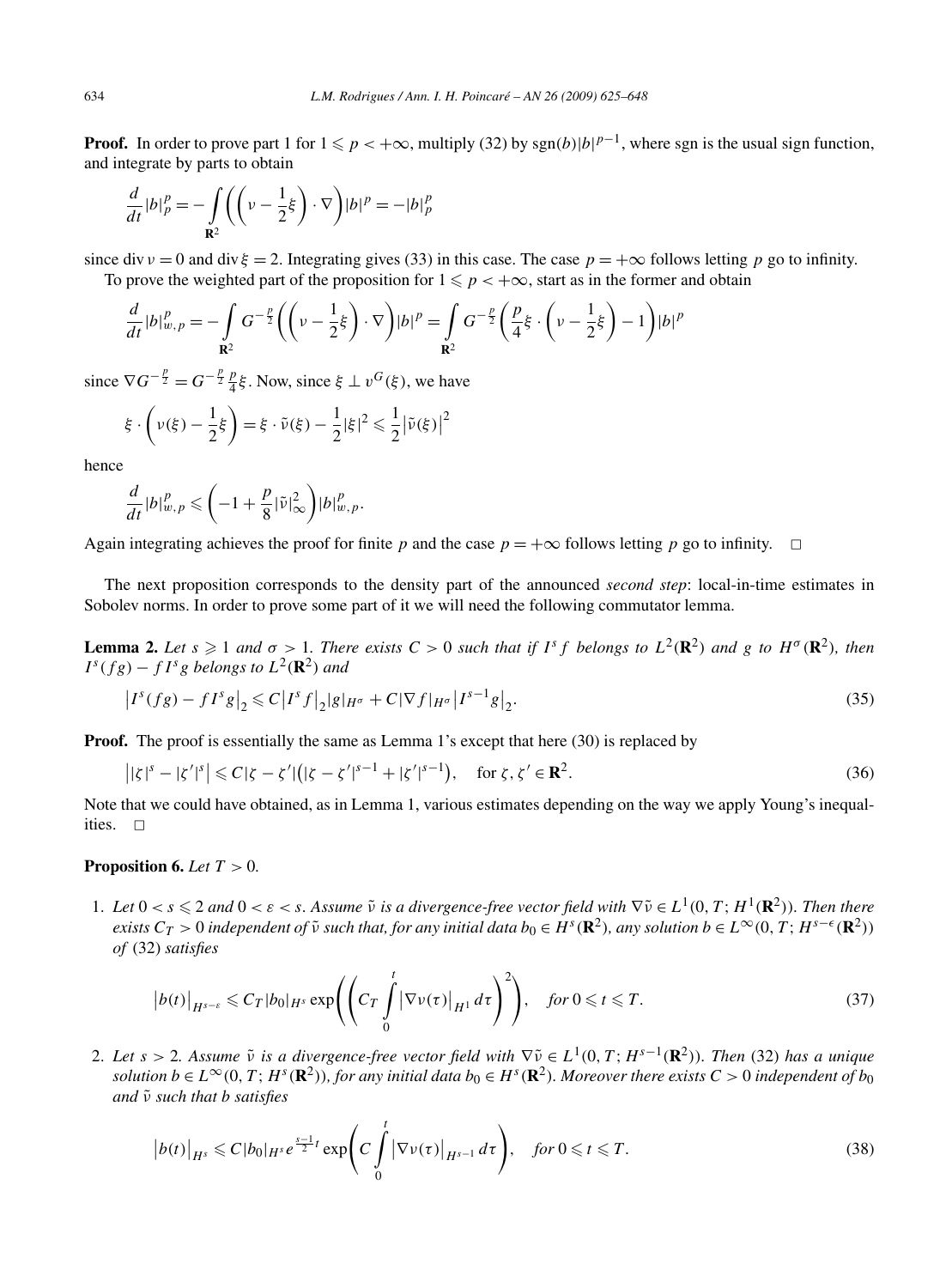**Proof.** We refer to Theorem 0.1 in [2] for the first part of the proposition. Let us only add that here we apply the former theorem with  $\sigma = s$ ,  $\epsilon = \epsilon$  and  $p = r = p_2 = r_2 = 2$ .

To prove the second part, we start computing  $[I^s, \frac{\xi}{2}] \cdot f = -\frac{s}{2} I^{s-2}$  div *f*, for any vector field *f*. Thus applying  $I^s$ to Eq. (32) and commuting yield

$$
\partial_t I^s b + \left( \left( \nu - \frac{1}{2} \xi \right) \cdot \nabla \right) I^s b = \frac{s}{2} I^s b - \left[ I^s, \nu \right] \cdot \nabla b.
$$

Then multiplying by  $I^s b$  and integrating lead to

$$
\frac{1}{2}\frac{d}{dt}\left|I^{s}b\right|_{2}^{2} - \frac{s-1}{2}\left|I^{s}b\right|_{2}^{2} = -\int_{\mathbf{R}^{2}} I^{s}b\left[I^{s}, v\right] \cdot \nabla b
$$

since div *v* = 0. Now use Cauchy–Schwarz' inequality and apply Lemma 2 (with  $\sigma = s - 1$ ) to get

$$
\frac{1}{2}\frac{d}{dt}\left|I^{s}b\right|_{2}^{2}-\frac{s-1}{2}\left|I^{s}b\right|_{2}^{2} \leqslant C|\nabla v|_{H^{s-1}}|b|_{H^{s}}^{2}.
$$

At last combine the former with  $\frac{1}{2} \frac{d}{dt} |b|_2^2 + \frac{1}{2} |b|_2^2 \le 0$  to obtain

$$
\frac{1}{2}\frac{d}{dt}|b|_{H^s}^2 - \frac{s-1}{2}|b|_{H^s}^2 \leqslant C|\nabla v|_{H^{s-1}}|b|_{H^s}^2
$$

which yields (38) by a mere integration.  $\Box$ 

The last estimate we state for the linearized transport equation (32) is intended to be used for the proofs of the convergence of our iterative scheme and of the uniqueness of our solutions. Indeed we estimate the difference of two solutions of equations of type (32).

**Proposition 7.** Let  $T > 0$ . Assume that, for  $i = 1, 2, \tilde{\nu}_i$  is a divergence-free vector field belonging to  $L^2(0, T; W^{1, \infty}(\mathbb{R}^2))$ *. If, for*  $i = 1, 2, b_i$  *is a solution of* 

$$
\partial_t b_i + \left( \left( v_i - \frac{1}{2} \xi \right) \cdot \nabla \right) b_i = 0,
$$

*where*  $v_i = \alpha v^G + \tilde{v}_i$ *, with initial data*  $b_0$ *, then*  $b_1$  *and*  $b_2$  *satisfy* 

1. *provided that*  $G^{-\frac{1}{2}}\nabla b_0$  *belongs to*  $L^p(\mathbf{R}^2)$ *, for some*  $1 \leqslant p \leqslant +\infty$ *,* 

$$
\left|\nabla b_{i}(t)\right|_{w,p} \leqslant \left|\nabla b_{0}\right|_{w,p} e^{-t\left(\frac{1}{p}-\frac{1}{2}\right)} e^{\frac{1}{8}\int_{0}^{t}|\tilde{\nu}_{i}(s)|^{2}_{\infty}ds} e^{\int_{0}^{t}|\nabla \nu_{i}(s)|_{\infty}ds}
$$
\n(39)

*for*  $i = 1, 2$  *and*  $0 \leq t \leq T$ ;

2. provided that  $G^{-\frac{1}{2}}b_0$  belongs to  $L^p(\mathbf{R}^2)$  and  $G^{-\frac{1}{2}}\nabla b_0$  belongs to  $L^q(\mathbf{R}^2)$ , for some  $1\leqslant p< q\leqslant +\infty,$ 

$$
\left| (b_2 - b_1)(t) \right|_{w,p} \leqslant e^{\frac{1}{8} \int_0^t |\tilde{\nu}_2(s)|^2_{\infty} ds} \sup_{0 \leqslant s \leqslant t} \left| \nabla b_1(s) \right|_q \int_0^t \left| (\tilde{\nu}_2 - \tilde{\nu}_1)(s) \right|_r ds \tag{40}
$$

*for*  $0 \leq t \leq T$ , where *r is such that*  $\frac{1}{p} = \frac{1}{q} + \frac{1}{r}$ .

**Proof.** In order to prove the first part of the proposition, we start differentiating the equation for  $b_1$  to get for  $j = 1, 2$ ,

$$
\partial_t \partial_j b_1 + \left( \left( \nu_1 - \frac{1}{2} \xi \right) \cdot \nabla \right) \partial_j b_1 = -\partial_j \nu_1 \cdot \nabla b_1 + \frac{1}{2} \partial_j b_1.
$$

From this, following the proof of  $(34)$ , we obtain for  $j = 1, 2$ ,

$$
\frac{d}{dt}|\partial_j b_1|_{w,p}^p \leqslant \bigg(-1+\frac{p}{2}+\frac{p}{8}|\tilde{v}_1|_{\infty}^2\bigg)|\partial_j b_1|_{w,p}^p+p|\nabla v_1|_{\infty}|\nabla b_1|_{w,p}^p.
$$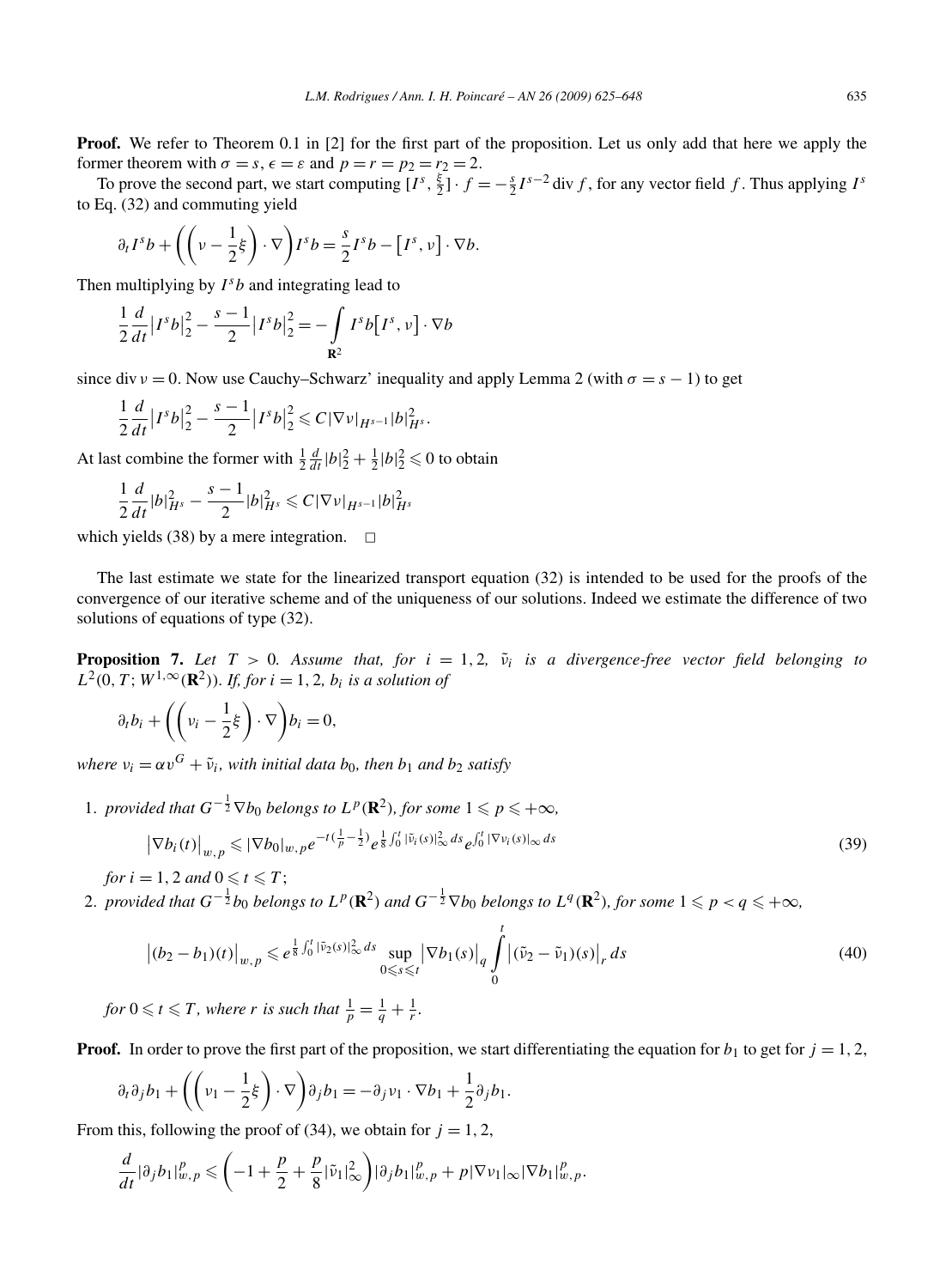Now combining the inequalities for  $j = 1, 2$  and integrating lead to (39).

Then to prove part 2 observe that  $b_2 - b_1$  satisfies

$$
\partial_t (b_2 - b_1) + \left( \left( \nu_2 - \frac{1}{2} \xi \right) \cdot \nabla \right) (b_2 - b_1) = -(\tilde{\nu}_2 - \tilde{\nu}_1) \cdot \nabla b_1.
$$

Now following again the proof of (34) yields

$$
\frac{d}{dt}|\delta b|_{w,p}^p\leqslant\left(-1+\frac{p}{8}|\tilde{\nu}_2|_\infty^2\right)|\delta b|_{w,p}^p+p|\delta b|_{w,p}^{p-1}|\nabla b_1|_{w,q}|\tilde{\nu}_2-\tilde{\nu}_1|_r
$$

where  $\delta b = b_2 - b_1$ . It is now straightforward to derive (40).  $\Box$ 

## **3. Vorticity equation**

As announced, we now study a linearization of the vorticity equation:

$$
\partial_t \tilde{w} - (\mathcal{L} - \alpha \Lambda) \tilde{w} + (\tilde{v} \cdot \nabla) \tilde{w} = \text{div} \big( b \big( \nabla w + \nabla^{\perp} \Pi \big) \big) \tag{41}
$$

where  $\mathcal L$  and  $\Lambda$  are as in (11), *b* is a real function,  $\tilde{\nu}$  is a divergence-free vector field,  $\alpha \in \mathbb{R}$ ,

$$
\tilde{v} = K_{\text{BS}} \star \tilde{w}, \qquad v = \alpha v^G + \tilde{v},
$$
  

$$
w = \alpha G + \tilde{w}, \qquad v = \alpha v^G + \tilde{v},
$$

and  $∇$ *Π* is obtained by solving

$$
\operatorname{div}\left((1+b)\nabla\Pi\right) = \operatorname{div}\left((1+b)\Delta v - (v\cdot\nabla)v\right). \tag{42}
$$

Remind that we always assume  $\int_{\mathbf{R}^2} \tilde{w}_0 = 0$ .

#### *3.1. Weighted estimate*

In this subsection we establish a global-in-time estimate in weighted  $L^2$ -spaces.

**Proposition 8.** Let  $\alpha \in \mathbb{R}$ ,  $K_0 > 0$ . There exist  $\varepsilon_0 > 0$  and  $C > 0$  such that if b is a real function and  $\tilde{v}$  a divergence*free vector field such that*

1. *for*  $0 < t < T$ *, for any*  $1 \leq p \leq +\infty$ ,  $2 \leq q \leq +\infty$ ,

$$
|b(t)|_{p} \leqslant |b_{0}|_{p} e^{-\frac{t}{p}}, \qquad |b(t)|_{w,q} \leqslant |b_{0}|_{w,q} e^{-\frac{t}{q}} e^{K_{0}}
$$

2. *for*  $0 < t < T$ ,

$$
\left|\tilde{\nu}(t)\right|_{8} \leqslant K_{0}, \qquad \int\limits_{0}^{t} |\tilde{\nu}|_{\infty}^{2} \leqslant \frac{1}{24}
$$

3. *and*

 $|b_0|_{w,4} \leq \varepsilon_0$ ,  $|b_0|_{w,\infty} \leq \varepsilon_0$ 

then any solution  $\tilde{w} \in L^{\infty}(0, T; L^2_w(\mathbf{R}^2))$  of (41), with initial data  $\tilde{w}_0 \in L^2_w(\mathbf{R}^2)$ , satisfies, for any  $0 < t < T$ ,

$$
\left|\tilde{w}(t)\right|_{w,2}^{2} + C \int_{0}^{t} \left(|\tilde{w}|_{w,2}^{2} + |\nabla \tilde{w}|_{w,2}^{2} + \left| |\xi| \tilde{w} \right|_{w,2}^{2}\right) \leq 2|\tilde{w}_{0}|_{w,2}^{2} + C|\alpha||b_{0}|_{w,4}.
$$
\n(43)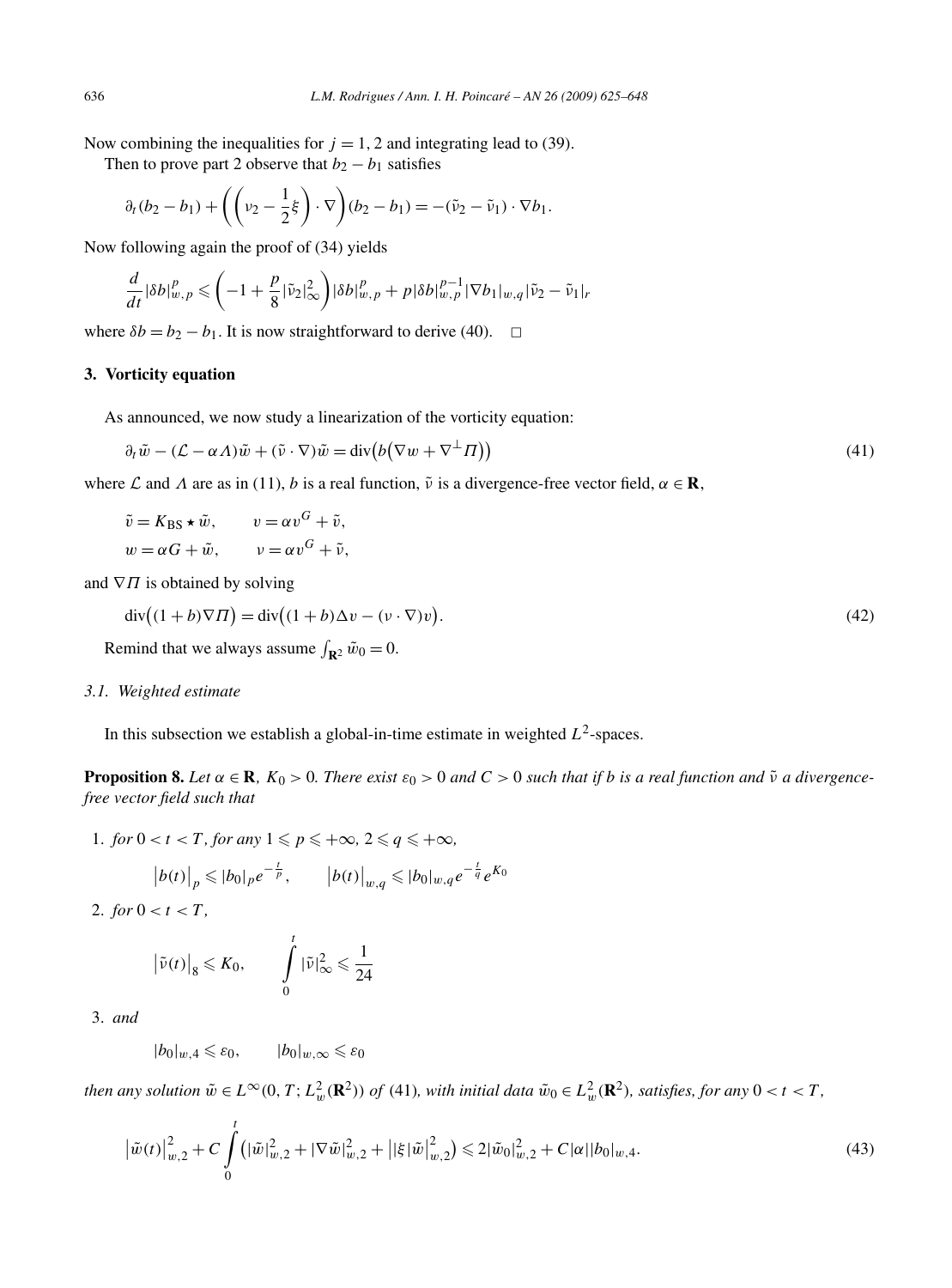Note that the assumptions on *b* corresponds to the first proposition of the previous section. Note also that once *α* and  $K_0$  are fixed, since  $L^2_w$  is embedded in any  $L^p$ ,  $1 \leqslant p \leqslant 2$ , and  $H^1$  is embedded in any  $L^q$ ,  $2 \leqslant q < \infty$ , inequalities (18) and (43) enable us to make  $\int_0^t |\tilde{v}|_\infty^2$  as small as we want provided we take  $\tilde{w}_0$  and  $b_0$  small enough. At last note that the proposition enables us to bound  $\int_0^t |\nabla \tilde{v}|^2_{H^1}$ , which can be used in (37).

**Proof.** Our strategy is to multiply (41) by  $G^{-1}\tilde{w}$  and integrate to bound  $\frac{d}{dt}|\tilde{w}|_{w,2}^2$ . In what follows, we examine each term arising once multiplied by  $G^{-1}\tilde{w}$  and integrated on  $\mathbb{R}^2$ .

• Let us emphasize first that (41) preserves  $\int_{\mathbf{R}^2} \tilde{w}$ . Hence  $\int_{\mathbf{R}^2} \tilde{w} = 0$ .

Let  $L := G^{-\frac{1}{2}}(-\mathcal{L})G^{\frac{1}{2}}$ . A direct calculation shows that  $L = -\Delta + \frac{|\xi|^2}{16} - \frac{1}{2}$  is a harmonic oscillator with spectrum  $\{0, \frac{1}{2}, 1, \frac{3}{2}, \ldots\}$ . Moreover 0 is a simple eigenvalue with eigenvector  $G^{\frac{1}{2}}$ . In particular, if *f* belongs to the domain of L with  $\int_{\mathbf{R}^2} G^{\frac{1}{2}} f = 0$ , then  $\int_{\mathbf{R}^2} f L f \ge \frac{1}{2} |f|^2$ . Coming back to  $\mathcal{L}$ , we obtain: if  $G^{-\frac{1}{2}} \tilde{w}$  belongs to the domain of L with  $\int_{\mathbf{R}^2} \tilde{w} = 0$ , then, for any  $0 < \gamma < \frac{1}{2}$ ,

$$
\int\limits_{\mathbf{R}^2} G^{-1} \tilde{w} \mathcal{L} \tilde{w} \leqslant -\frac{1}{2} (1-\gamma) |\tilde{w}|^2_{w,2} + \gamma \int\limits_{\mathbf{R}^2} G^{-1} \tilde{w} \mathcal{L} \tilde{w}
$$

thus integrating by part from the formula for L

$$
\int_{\mathbf{R}^2} G^{-1} \tilde{w} \mathcal{L} \tilde{w} \leqslant -\frac{1}{2} (1 - 2\gamma) |\tilde{w}|_{w,2}^2 - \gamma \left( \left| \nabla \left( G^{-\frac{1}{2}} \tilde{w} \right) \right|_2^2 + \left| \frac{|\xi|}{4} \tilde{w} \right|_{w,2}^2 \right)
$$

and expanding

$$
\int\limits_{\mathbf{R}^2}G^{-1}\tilde{w}\mathcal{L}\tilde{w}\leqslant-\frac{1}{2}(1-2\gamma)|\tilde{w}|_{w,2}^2-\gamma\bigg(|\nabla \tilde{w}|_{w,2}^2+2\bigg|\frac{|\xi|}{4}\tilde{w}\bigg|^2_{w,2}+2\int\limits_{\mathbf{R}^2}G^{-1}\nabla \tilde{w}\cdot\frac{\xi}{4}\tilde{w}\bigg)
$$

hence

$$
\int_{\mathbf{R}^2} G^{-1} \tilde{w} \mathcal{L} \tilde{w} \leq -\frac{1}{2} (1 - 2\gamma) |\tilde{w}|_{w,2}^2 - \gamma \left( \frac{1}{3} |\nabla \tilde{w}|_{w,2}^2 + \frac{1}{2} \left| \frac{|\xi|}{4} \tilde{w} \right|_{w,2}^2 \right). \tag{44}
$$

• Recalling that  $\Lambda \tilde{w} = v^G \cdot \nabla \tilde{w} + \tilde{v} \cdot \nabla G$ , we obtain

$$
\int_{\mathbf{R}^2} G^{-1} \tilde{w} \Lambda \tilde{w} = 0. \tag{45}
$$

Indeed, from  $v^G(\xi) \perp \xi$  and  $\nabla G^{-1} = -\frac{\xi}{2} G^{-1}$ , we derive

$$
\int\limits_{\mathbf{R}^2} G^{-1} \tilde{w} v^G \cdot \nabla \tilde{w} = -\frac{1}{2} \int\limits_{\mathbf{R}^2} G^{-1} \frac{\xi}{2} \cdot v^G \tilde{w}^2 = 0.
$$

And, on the other hand, using the identity  $\eta^{\perp} \cdot \xi = -\xi^{\perp} \cdot \eta$  and the explicit formula (15) for the Biot–Savart law, we derive

$$
\int_{\mathbf{R}^2} G^{-1} \tilde{w} \tilde{v} \cdot \nabla G = -\int_{\mathbf{R}^2} \tilde{w}(\xi) \tilde{v}(\xi) \cdot \frac{\xi}{2} d\xi
$$
\n
$$
= -\frac{1}{4\pi} \int_{\mathbf{R}^2 \times \mathbf{R}^2} \tilde{w}(\xi) \frac{(\xi - \eta)^{\perp} \cdot \xi}{|\xi - \eta|^2} \tilde{w}(\eta) d\eta d\xi
$$
\n
$$
= \frac{1}{4\pi} \int_{\mathbf{R}^2 \times \mathbf{R}^2} \tilde{w}(\xi) \frac{\eta^{\perp} \cdot \xi}{|\xi - \eta|^2} \tilde{w}(\eta) d\eta d\xi
$$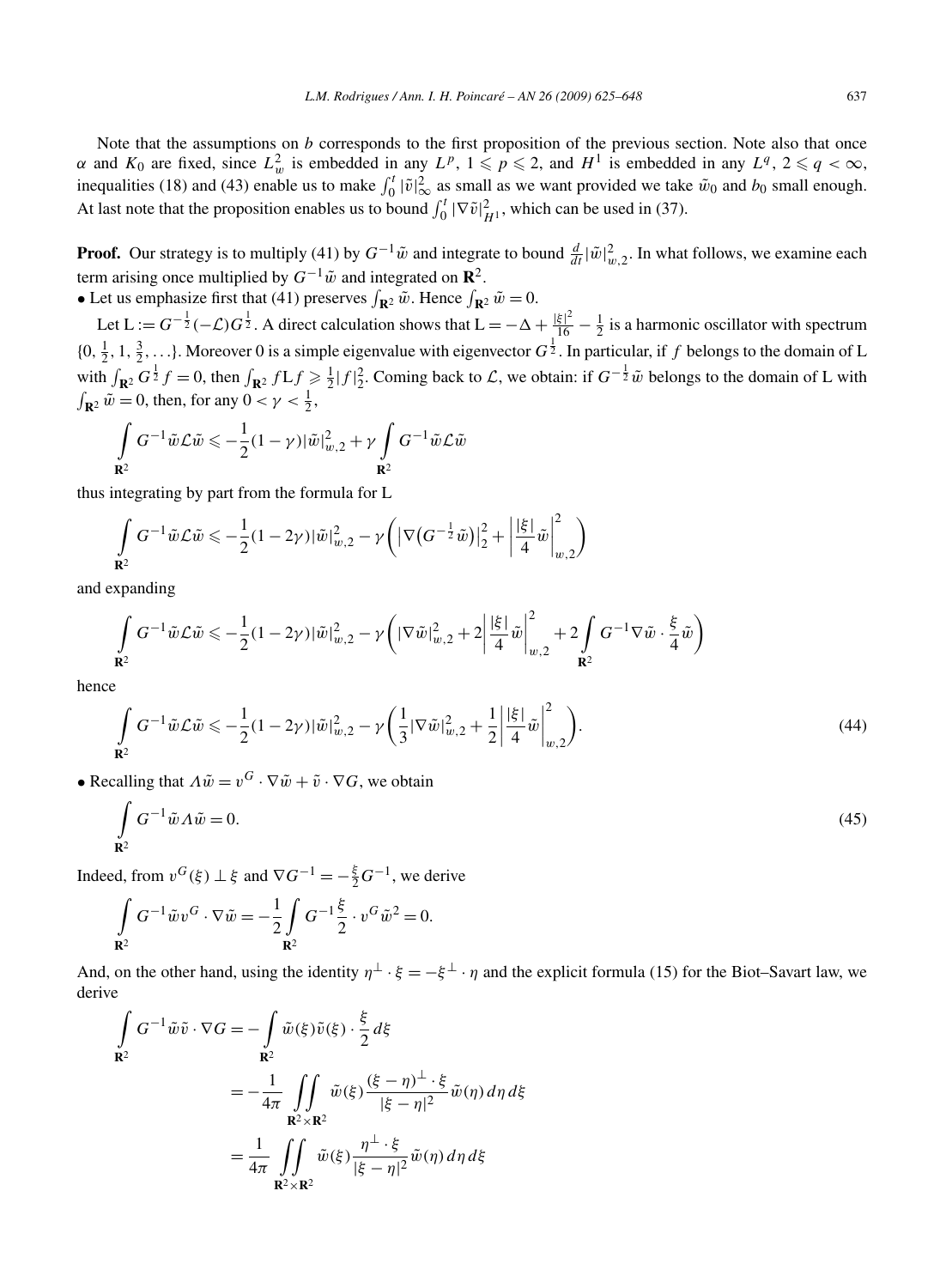$$
= -\frac{1}{4\pi} \iint\limits_{\mathbf{R}^2 \times \mathbf{R}^2} \tilde{w}(\xi) \frac{\xi^{\perp} \cdot \eta}{|\xi - \eta|^2} \tilde{w}(\eta) d\eta d\xi
$$
  
= 
$$
- \int\limits_{\mathbf{R}^2} G^{-1} \tilde{w} \tilde{v} \cdot \nabla G.
$$

Thus  $\int_{\mathbf{R}^2} G^{-1} \tilde{w} \tilde{v} \cdot \nabla G = 0.$ 

• Using Hölder's inequalities, we also obtain

$$
\left| \int_{\mathbf{R}^2} G^{-1} \tilde{w} \tilde{v} \cdot \nabla \tilde{w} \right| \leqslant 6|\tilde{v}|_{\infty}^2 |\tilde{w}|_{w,2}^2 + \frac{1}{24} |\nabla \tilde{w}|_{w,2}^2.
$$
\n
$$
(46)
$$

• Integrating by part, we obtain

$$
\int_{\mathbf{R}^2} G^{-1} \tilde{w} \operatorname{div}(b \nabla \tilde{w}) = -\int_{\mathbf{R}^2} G^{-1} b |\nabla \tilde{w}|^2 - \frac{1}{2} \int_{\mathbf{R}^2} G^{-1} b \tilde{w} \xi \cdot \nabla \tilde{w}
$$

then, using Hölder's inequalities and the fact that  $|b(t)|_{\infty} \leqslant |b_0|_{\infty}$ ,

$$
\left| \int\limits_{\mathbf{R}^2} G^{-1} \tilde{w} \operatorname{div}(b \nabla \tilde{w}) \right| \leq \frac{5}{4} |b_0|_\infty |\nabla \tilde{w}|_{w,2}^2 + \frac{1}{4} |b_0|_\infty \left| |\xi| \tilde{w} \right|_{w,2}^2. \tag{47}
$$

• In the same way, since  $|b(t)|_2 \leq |b_0|_2 e^{-\frac{t}{2}}$ , we have

$$
\left|\int\limits_{\mathbf{R}^2} G^{-1}\tilde{w} \operatorname{div}(b\nabla G)\right| = \left|\frac{1}{2}\int\limits_{\mathbf{R}^2} b\xi \cdot \nabla \tilde{w} + \frac{1}{4}\int\limits_{\mathbf{R}^2} b\tilde{w}|\xi|^2\right| \leqslant C|b_0|_2e^{-\frac{t}{2}}\left(|\nabla \tilde{w}|_{w,2} + |\tilde{w}|_{w,2}\right)
$$

thus

$$
\left| \int_{\mathbf{R}^2} G^{-1} \tilde{w} \operatorname{div} (b \nabla G) \right| \leqslant C |b_0|_2 \big( e^{-t} + |\nabla \tilde{w}|_{w,2}^2 + |\tilde{w}|_{w,2}^2 \big).
$$
\n(48)

• Finally, integrating by part, using Hölder's inequalities and applying inequality  $(23)$ , we obtain, for  $b_0$  small enough in  $L^{\infty}$ ,

$$
\left| \int_{\mathbf{R}^2} G^{-1} \tilde{w} \operatorname{div} (b \nabla^{\perp} \Pi) \right| = \left| \frac{1}{2} \int_{\mathbf{R}^2} G^{-1} b \tilde{w} \xi \cdot \nabla^{\perp} \Pi + \int_{\mathbf{R}^2} G^{-1} b \nabla \tilde{w} \cdot \nabla^{\perp} \Pi \right|
$$
  

$$
\leqslant \frac{C}{1 - \kappa |b_0|_{\infty}} \left( \left| |\xi| \tilde{w} \right|_{w,2} + \left| \nabla \tilde{w} \right|_{w,2} \right) \left( |b_0|_{w,\infty} e^{K_0} \left| (1+b) \Delta \tilde{v} \right|_{2} + |b_0|_{w,4} e^{K_0} e^{-\frac{t}{4}} \left| \alpha (1+b) \Delta v^G - (\nu \cdot \nabla) v \right|_4 \right).
$$

Now, on one hand, since  $|b(t)|_{\infty} \leqslant |b_0|_{\infty}$ , estimate (20) yields

 $|(1+b)\Delta\tilde{v}|_2 \leqslant C(1+|b_0|_{\infty})|\nabla\tilde{w}|_2.$ 

On the other hand, similarly, we have

$$
\left| (1+b)\Delta v^G \right|_4 \leqslant C\big(1+|b_0|_\infty\big).
$$

At last, Hölder's inequalities, estimate (19) and Sobolev's embeddings yields

$$
|(\nu\cdot\nabla)v|_4 \leqslant C(|\alpha|+|\tilde{\nu}|_8)(|\alpha|+|\tilde{\omega}|_8) \leqslant C(|\alpha|+|\tilde{\nu}|_8)(|\alpha|+|\tilde{\omega}|_{H^1}).
$$

Taking this into account yields when  $\kappa |b_0|_{\infty} \leq \frac{1}{2}$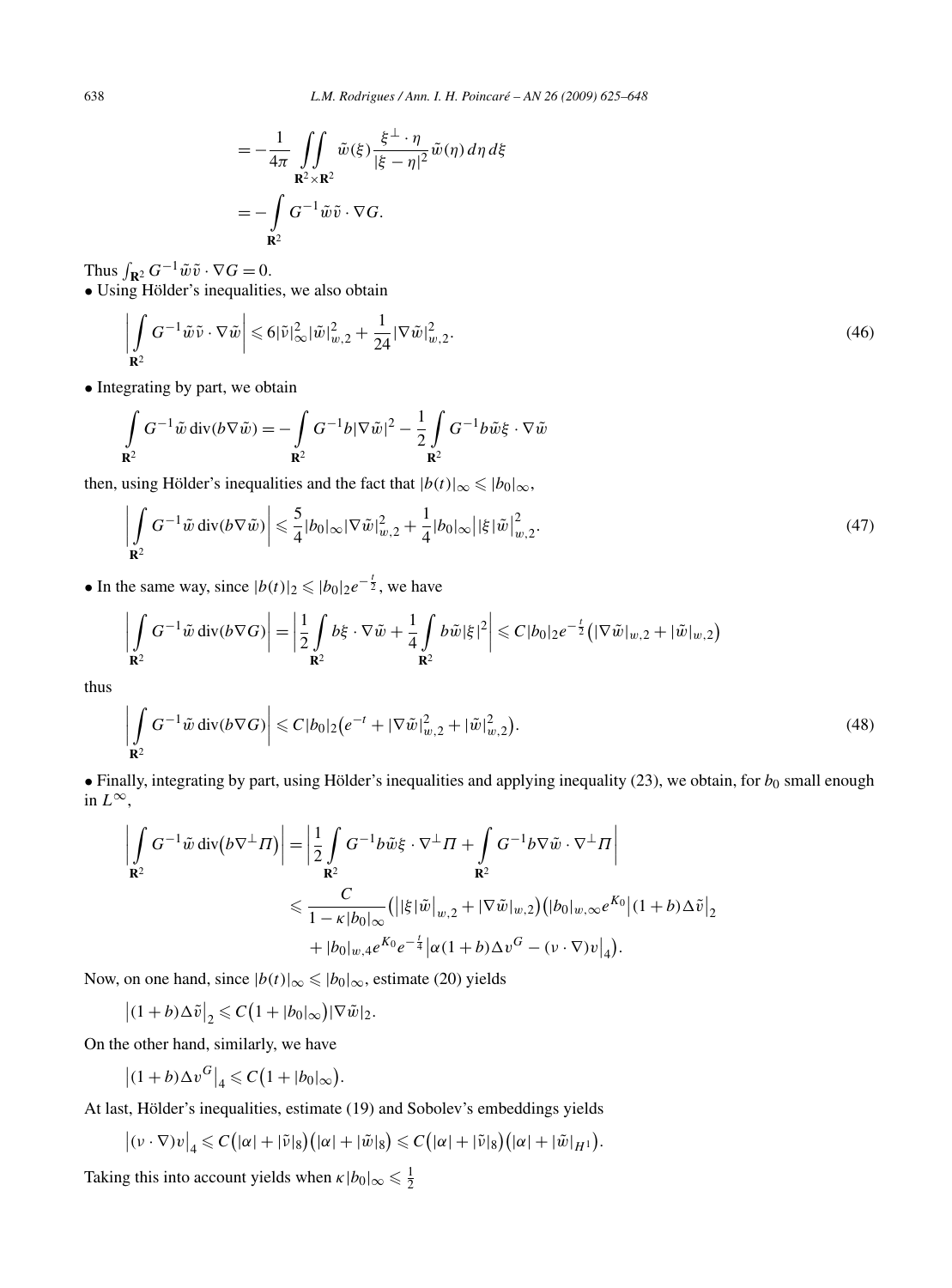$$
\left| \int_{\mathbf{R}^2} G^{-1} \tilde{w} \operatorname{div}(b \nabla^{\perp} \Pi) \right| \leqslant e^{-\frac{t}{2}} C |\alpha| e^{K_0} |b_0|_{w,4} (1 + |\alpha| + |\tilde{v}|_8)^2 \n+ |\tilde{w}|_{w,2}^2 C e^{K_0} |b_0|_{w,4} (1 + |\alpha| + |\tilde{v}|_8)^2 \n+ |\nabla \tilde{w}|_{w,2}^2 C e^{K_0} (|b_0|_{w,\infty} + |b_0|_{w,4} (1 + |\alpha| + |\tilde{v}|_8)) \n+ |\xi| \tilde{w}|_{w,2}^2 C e^{K_0} (|b_0|_{w,\infty} + |b_0|_{w,4} (1 + |\alpha|)). \tag{49}
$$

It only remains to us to gather everything after setting  $\gamma = \frac{1}{4}$  in (44) and integrate in time in order to obtain, when  $\kappa |b_0|_{\infty} \leqslant \frac{1}{2},$ 

$$
\left| \tilde{w}(t) \right|_{w,2}^{2} \left( 1 - 12 \int_{0}^{t} |\tilde{v}|_{\infty}^{2} \right) + C \int_{0}^{t} |\tilde{w}|_{w,2}^{2} (1 - e^{K_{0}} |b_{0}|_{w,4} (1 + |\alpha| + |\tilde{v}|_{8})^{2})
$$
  
+ 
$$
C \int_{0}^{t} |\nabla \tilde{w}|_{w,2}^{2} (1 - e^{K_{0}} (|b_{0}|_{w,\infty} + |b_{0}|_{w,4} (1 + |\alpha| + |\tilde{v}|_{8})))
$$
  
+ 
$$
C \int_{0}^{t} | |\xi| \tilde{w}|_{w,2}^{2} (1 - e^{K_{0}} (|b_{0}|_{w,\infty} + |b_{0}|_{w,4} (1 + |\alpha|)))
$$
  
\$\leq | \tilde{w}\_{0}|\_{w,2}^{2} + C |\alpha| |b\_{0}|\_{w,4} e^{K\_{0}} (1 + |\alpha| + |\tilde{v}|\_{8})^{2}

which yields the proposition since  $\int_0^t |\tilde{v}|_\infty^2 \leq \frac{1}{24}$ .  $\Box$ 

## *3.2. Sobolev estimate*

In this subsection we prove a local-in-time estimate in Sobolev norms for solutions of Eq. (41). Remind that  $I = (-\Delta)^{\frac{1}{2}}$ .

**Proposition 9.** Let  $0 < s < 1$ ,  $1 + s < s' < 2$ ,  $1 < s'' < 2 - s$  and  $\alpha \in \mathbb{R}$ . There exists  $\varepsilon_0 > 0$  and, for  $K > 0$ , there *exists*  $C > 0$  *such that if b is a real function and*  $\tilde{v}$  *a divergence-free vector field such that* 

$$
\sup_{[0,T]} |b|_{\infty} \leq |b_0|_{\infty} \leq \varepsilon_0, \qquad \sup_{[0,T]} |b|_{H^{s'}} \leq K,
$$
  
\n
$$
\sup_{[0,T]} |\tilde{w}|_2 \leq K, \qquad \int_0^T |\tilde{w}|_{w,2}^2 \leq K,
$$
  
\n
$$
\int_0^T |\nabla \tilde{w}|_2^2 \leq K, \qquad \int_0^T |\tilde{v}|_{\infty}^2 \leq K,
$$
  
\n
$$
\sup_{[0,T]} |I^s \tilde{v}|_2 \leq \varepsilon_0, \qquad \int_0^T |I^s \tilde{v}|_{H^{s''}}^2 \leq K,
$$

then any solution  $\tilde{w} \in L^{\infty}(0, T; \dot{H}^s(\mathbf{R}^2))$  of (41), with initial data  $\tilde{w}_0 \in \dot{H}^s(\mathbf{R}^2)$ , satisfies for any  $0 < t < T$ ,

$$
\left|I^{s}\tilde{w}(t)\right|_{2}^{2} + C\int_{0}^{t} \left|I^{s}\nabla\tilde{w}\right|_{2}^{2} \leq Ce^{Ct}\left(\left|I^{s}\tilde{w}_{0}\right|_{2}^{2} + K\right). \tag{50}
$$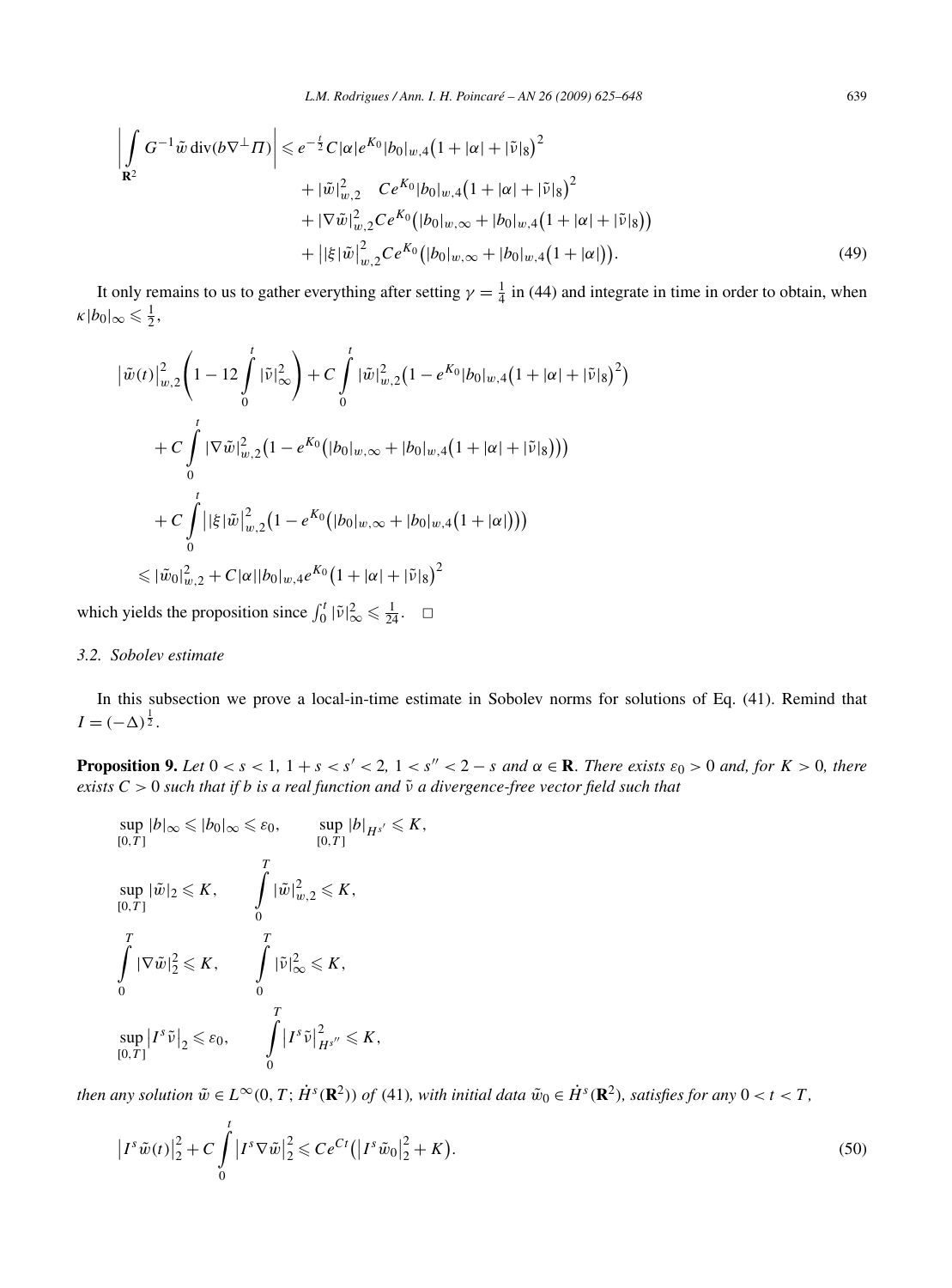Note that (33) and (37) can provide us the validity of the assumptions on *b*, and (43) both the validity of the assumptions on  $\tilde{w}$  and, thanks to estimates (18), (20) and (21), the validity of estimates on  $\tilde{v}$  when  $\tilde{v} = \tilde{v}$ . Conversely (50) can be used in (38), again when  $\tilde{v} = \tilde{v}$ .

**Proof.** We choose  $\sigma$  such that  $1 < \sigma < 1 + s$ ,  $s + \sigma < s'$  and  $\sigma < s''$ . The only role of  $\sigma$  is to make clearer our use of commutator estimates (26) and (27).

Our strategy is to apply *I*<sup>s</sup> to (41), then multiply by *I*<sup>s</sup>  $\tilde{w}$  and estimate each term arising, in order to bound  $\frac{d}{dt} |I^s \tilde{w}|_2^2$ . • First we compute the commutator  $[I^s, \mathcal{L}] = \frac{s}{2}I^s$  and obtain

$$
\int_{\mathbf{R}^2} I^s \tilde{w} I^s \mathcal{L} \tilde{w} = -\int_{\mathbf{R}^2} |\nabla I^s \tilde{w}|^2 + \frac{1+s}{2} \int_{\mathbf{R}^2} |I^s \tilde{w}|^2 \tag{51}
$$

since integrating by parts yields  $\int_{\mathbf{R}^2} f \mathcal{L} f = -\int_{\mathbf{R}^2} |\nabla f|^2 + \frac{1}{2} \int_{\mathbf{R}^2} |f|^2$ . • On one hand, we have

$$
\int_{\mathbf{R}^2} I^s \tilde{w} I^s ((v^G \cdot \nabla) \tilde{w}) = \int_{\mathbf{R}^2} I^s \tilde{w} (v^G \cdot \nabla) I^s \tilde{w} + \int_{\mathbf{R}^2} I^s \tilde{w} ([I^s, v^G] \cdot \nabla) \tilde{w}
$$

with, integrating by parts,

$$
\int_{\mathbf{R}^2} I^s \tilde{w} \, (v^G \cdot \nabla) I^s \tilde{w} = \frac{1}{2} \int_{\mathbf{R}^2} (v^G \cdot \nabla) |I^s \tilde{w}|^2 = 0
$$

and, using Hölder's inequalities and inequality (27),

$$
\left|\int\limits_{\mathbf{R}^2} I^s \tilde{w} \left( \left[ I^s, v^G \right] \cdot \nabla \right) \tilde{w} \right| \leqslant C \left| I^s \tilde{w} \right|_2 \left| I^s v^G \right|_{H^{\sigma}} |\nabla \tilde{w}|_2.
$$

On the other hand, we have

$$
\int_{\mathbf{R}^2} I^s \tilde{w} I^s ((\tilde{v} \cdot \nabla) G) = \int_{\mathbf{R}^2} I^s \tilde{w} (\tilde{v} \cdot \nabla) I^s G + \int_{\mathbf{R}^2} I^s \tilde{w} ([I^s, \tilde{v}] \cdot \nabla) G
$$

with, using Hölder's inequalities,

$$
\left|\int\limits_{\mathbf{R}^2} I^s \tilde{w} \; (\tilde{v} \cdot \nabla) I^s G\right| \leqslant C \left| I^s \tilde{w} \right|_2 |\tilde{v}|_\infty \left| \nabla I^s G \right|_2
$$

and, using both Hölder's inequalities and inequality (26),

$$
\left|\int\limits_{\mathbf{R}^2} I^s \tilde{w} \left( \left[ I^s, \tilde{v} \right] \cdot \nabla \right) G \right| \leqslant C \left| I^s \tilde{w} \right|_2 \left| I^s \tilde{v} \right|_2 |\nabla G|_{H^{\sigma}}.
$$

Using estimate (21) and estimate (18) combined with Sobolev's embeddings, we derive

$$
\left| \int_{\mathbf{R}^2} I^s \tilde{w} \quad I^s \Lambda \tilde{w} \right| \leqslant C \left( |\tilde{w}|_{w,2}^2 + |\nabla \tilde{w}|_2^2 \right).
$$
\n<sup>(52)</sup>

• In the same way, we have

$$
\int_{\mathbf{R}^2} I^s \tilde{w} \left( \tilde{v} \cdot \nabla \right) I^s \tilde{w} = 0
$$

and, applying Hölder's inequalities and inequality (26),

$$
\left| \int_{\mathbf{R}^2} I^s \nabla \tilde{w} \cdot \left( \left[ I^s, \tilde{\nu} \right] \tilde{w} \right) \right| \leqslant C \left| I^s \nabla \tilde{w} \right|_2 \left| I^s \tilde{\nu} \right|_2 |\tilde{w}|_{H^{\sigma}}
$$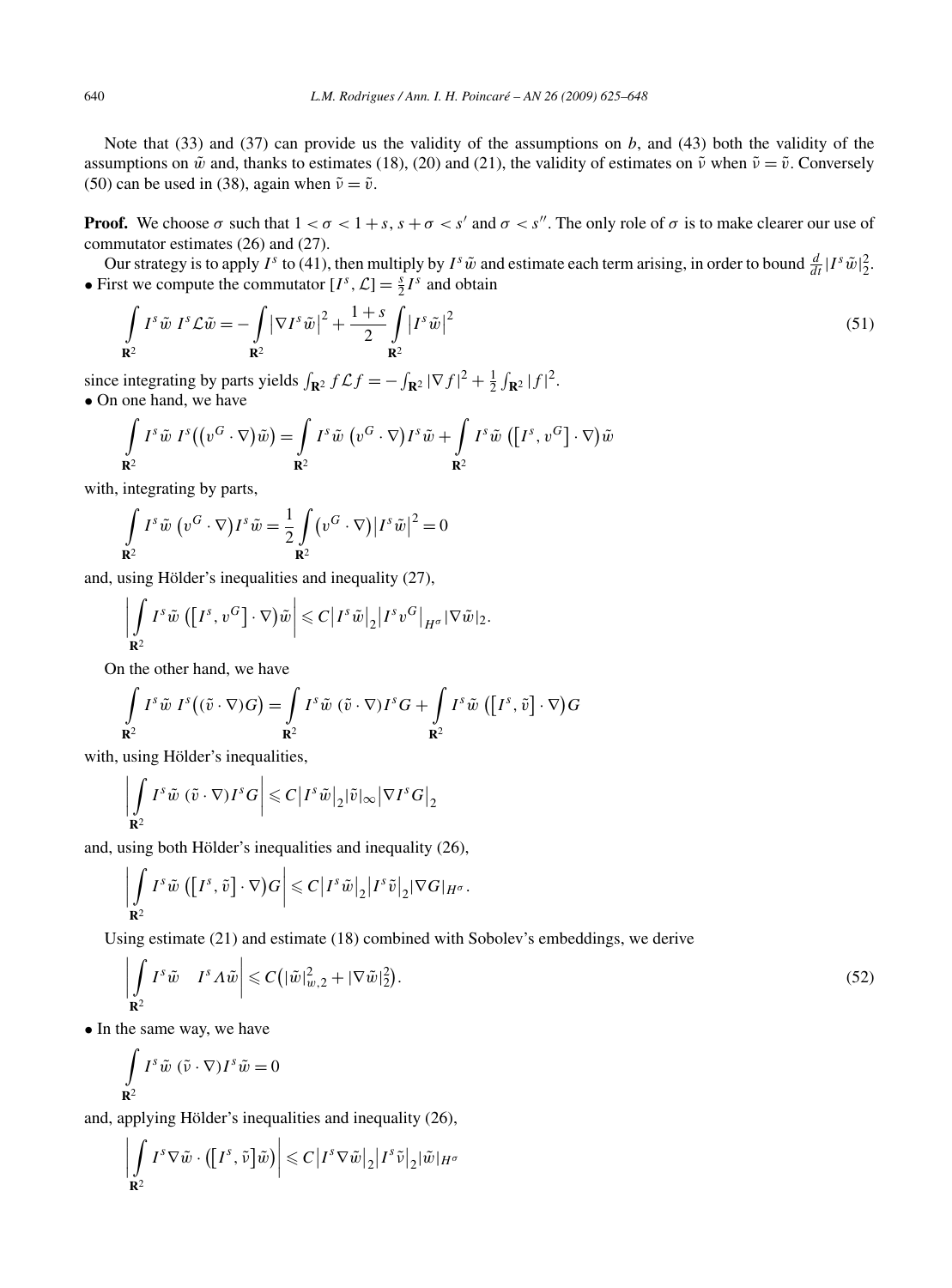thus, since  $0 \le \sigma \le 1 + s$ ,

$$
\left| \int_{\mathbf{R}^2} I^s \tilde{w} \, I^s \big( (\tilde{\nu} \cdot \nabla) \tilde{w} \big) \right| \leqslant C \left| I^s \tilde{\nu} \right|_2 \left| I^s \nabla \tilde{w} \right|_2^2 + C \left| I^s \tilde{\nu} \right|_2 |\tilde{w}|_2^2. \tag{53}
$$

• Integrating by parts yields

$$
\int_{\mathbf{R}^2} I^s \tilde{w} I^s \operatorname{div}(b \nabla \tilde{w}) = -\int_{\mathbf{R}^2} b |I^s \nabla \tilde{w}|^2 - \int_{\mathbf{R}^2} I^s \nabla \tilde{w} [I^s, b] \nabla \tilde{w}.
$$

Applying (27), we derive

$$
\left| \int_{\mathbf{R}^2} I^s \tilde{w} \, I^s \operatorname{div}(b \nabla \tilde{w}) \right| \leq (|b_0|_{\infty} + \varepsilon) \left| I^s \nabla \tilde{w} \right|_2^2 + \frac{C}{\varepsilon} |b|_{H^{s+\sigma}}^2 |\nabla \tilde{w}|_2^2 \tag{54}
$$

where  $\varepsilon > 0$  is intended to be chosen small enough.

• Similarly,

$$
\left| \int_{\mathbf{R}^2} I^s \tilde{w} \ I^s \operatorname{div}(b \nabla G) \right| \leq (|b_0|_{\infty} + \varepsilon) \left| I^s \nabla \tilde{w} \right|_2^2 + C \left( |b_0|_{\infty} + \frac{1}{\varepsilon} |b|_{H^{s+\sigma}}^2 \right). \tag{55}
$$

• First, integrating by parts yields

$$
\int_{\mathbf{R}^2} I^s \tilde{w} I^s \operatorname{div} (b \nabla^{\perp} \Pi) = - \int_{\mathbf{R}^2} I^s \nabla \tilde{w} \cdot b I^s \nabla^{\perp} \Pi - \int_{\mathbf{R}^2} I^s \nabla \tilde{w} \cdot ([I^s, b] \nabla^{\perp} \Pi)
$$

with, using Hölder's inequalities,

$$
\left| \int\limits_{\mathbf{R}^2} I^s \nabla \tilde{w} \cdot b I^s \nabla^\perp \Pi \right| \leqslant \left| I^s \nabla \tilde{w} \right|_2 |b_0|_\infty \left| I^s \nabla \Pi \right|_2
$$

and, using Hölder's inequalities and inequality (27),

$$
\left|\int\limits_{\mathbf{R}^2} I^s\nabla \tilde{w}\cdot ([I^s,b]\nabla^{\perp} \Pi)\right| \leqslant C\left|I^s\nabla \tilde{w}\right|_2 |b|_{H^{s+\sigma}} |\nabla \Pi|_2.
$$

Besides, on one hand, estimate (23) applied to Eq. (42) and Hölder's inequalities imply

$$
|\nabla \Pi|_2 \leqslant C(|\alpha| + |\alpha|^2 + |\Delta \tilde{v}|_2 + |\alpha||\nabla \tilde{v}|_2 + |\tilde{v}|_{\infty} |\nabla \tilde{v}|_2 + |\alpha||\tilde{v}|_{\infty})
$$

thus with estimates on Biot–Savart kernel

$$
|\nabla\Pi|_2 \leqslant C(|\alpha|+|\alpha||\tilde{\nu}|_{\infty}+|\alpha|^2+\big(|\alpha|+|\tilde{\nu}|_{\infty}\big)|\tilde{w}|_2+|\nabla\tilde{w}|_2\big).
$$

On the other hand, estimate (31) applied to (42) and Hölder's inequalities imply

$$
\left|I^{s}\nabla\Pi\right|_{2} \leq C\big(|b|_{H^{s+\sigma}}|\nabla\Pi|_{2}+\left|I^{s}\big((1+b)\Delta v\big)\right|_{2}+\left|I^{s}\left(v\cdot\nabla\right)v\right|_{2}\big)
$$

with, commuting  $I^s$  and *b* thanks to (27), after some calculation,

$$
\left|I^s((1+b)\Delta v)\right|_2 \leqslant C|b|_{H^{s+\sigma}}\big(|\alpha|+|\nabla \tilde{w}|_2\big)+C\big(1+|b_0|_\infty\big)\big(|\alpha|+|I^s\nabla \tilde{w}\big|_2\big)
$$

and, in the same way, commuting  $I^s$  and  $\nu$ ,

$$
\left|I^s((v\cdot\nabla)v)\right|_2\leqslant C\big(|\alpha|+|I^s\tilde{v}|_{H^{\sigma}}\big)\big(|\alpha|+|\tilde{w}|_2\big)+C\big(|\alpha|+|\tilde{v}|_{\infty}\big)\big(|\alpha|+|I^s\tilde{w}|_2\big).
$$

Therefore, gathering these inequalities,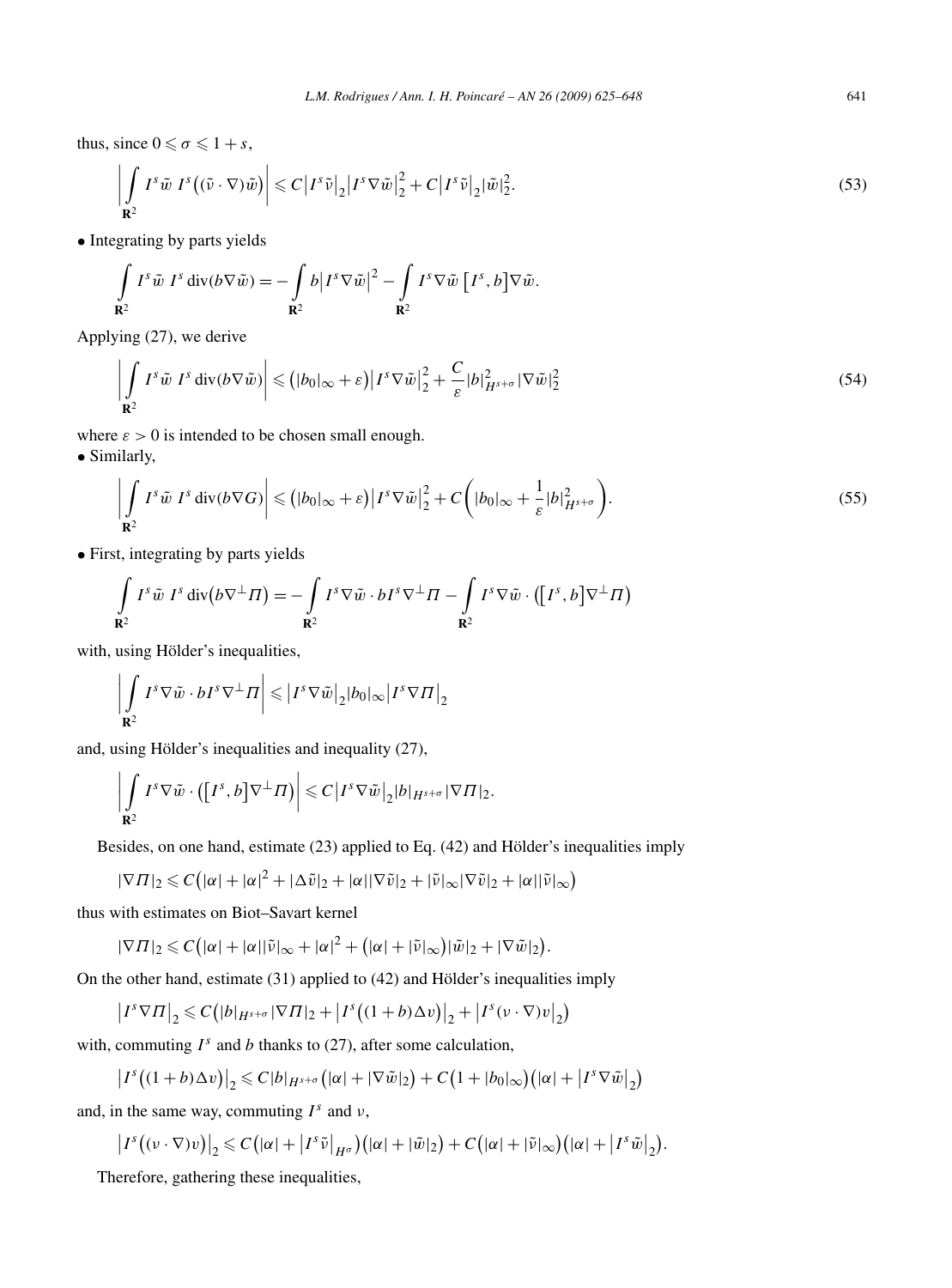$$
\left| \int_{\mathbf{R}^2} I^s \tilde{w} I^s \operatorname{div} (b \nabla^{\perp} \Pi) \right| \leq C \left| I^s \tilde{w} \right|_2^2 |b_0|_{\infty} (|\alpha|^2 + |\tilde{v}|_{\infty}^2) + C \left| I^s \nabla \tilde{w} \right|_2^2 (|b_0|_{\infty} + \varepsilon)
$$
  
+  $C |b|_{H^{s+\sigma}}^2 \left( \frac{1}{\varepsilon} + |b_0|_{\infty} \right) (|\alpha|^2 + |\alpha|^2 |\tilde{v}|_{\infty}^2 + |\alpha|^4 + (|\alpha|^2 + |\tilde{v}|_{\infty}^2) |\tilde{w}|_2^2 + |\nabla \tilde{w}|_2^2)$   
+  $C |b_0|_{\infty} (|\alpha|^2 (1 + |b_0|_{\infty}^2 + |\alpha|^2 + |\tilde{v}|_{\infty}^2)$   
+  $(|\alpha|^2 + |I^s \tilde{v}|_{H^{\sigma}}^2) (|\alpha|^2 + |\tilde{w}|_2^2) + |b|_{H^{s+\sigma}}^2 (|\alpha|^2 + |\nabla \tilde{w}|_2^2)).$  (56)

Putting all these points together and integrating yields

$$
|I^{s}\tilde{w}|_{2}^{2}+C\int_{0}^{t}|I^{s}\nabla \tilde{w}|_{2}^{2}(1-|b_{0}|\infty(1+|\alpha|)-\sup_{[0,t]}|I^{s}\tilde{v}|_{2})
$$
  
\n
$$
\leq |I^{s}\tilde{w}_{0}|_{2}^{2}+C\int_{0}^{t}|I^{s}\tilde{w}|_{2}^{2}(1+|b_{0}|\infty|\tilde{v}|_{\infty}^{2}+|\alpha|\left(1+|b_{0}|\infty\int_{0}^{t}|\tilde{v}|_{\infty}^{2}|\alpha||b_{0}|\infty\right))
$$
  
\n
$$
+C\int_{0}^{t}|\tilde{v}|_{\infty}^{2}(|b_{0}|\infty|\alpha|^{2}+(|\alpha|^{2}+\sup_{[0,t]}|\tilde{w}|_{2}^{2})(1+|b_{0}|\infty)\sup_{[0,t]}|b|_{H^{s+\sigma}}^{2})
$$
  
\n
$$
+C\int_{0}^{t}|\nabla \tilde{w}|_{2}^{2}(|\alpha|+(1+|b_{0}|\infty)\sup_{[0,t]}|b|_{H^{s+\sigma}}^{2})
$$
  
\n
$$
+C\int_{0}^{t}|\tilde{w}|_{w,2}^{2}(|\alpha|+|\alpha|^{2}|b_{0}|\infty+\sup_{[0,t]}|I^{s}\tilde{v}|_{2}+|\alpha|^{2}(1+|b_{0}|\infty)\sup_{[0,t]}|b|_{H^{s+\sigma}}^{2})
$$
  
\n
$$
+C\int_{0}^{t}|I^{s}\tilde{v}|_{h^{\sigma}}^{2}|b_{0}|\infty(|\alpha|^{2}+\sup_{[0,t]}|\tilde{w}|_{2}^{2})+Ct|\alpha|(1+|\alpha|^{3})(1+|b_{0}|\infty)(1+\sup_{[0,t]}|b|_{H^{s+\sigma}}^{2}).
$$

A Gronwall-type argument achieves the proof.  $\Box$ 

## *3.3. Estimate for convergence*

We now establish an estimate on the difference of two solutions of equations of type (41), intending to prove convergence of our iterative scheme and uniqueness of solutions of (10).

For  $i = 1, 2$ , consider

$$
\partial_t \tilde{w}_i - (\mathcal{L} - \alpha \Lambda) \tilde{w}_i + (\tilde{v}_i \cdot \nabla) \tilde{w}_i = \text{div} \big( b_i \big( \nabla w_i + \nabla^{\perp} \Pi_i \big) \big) \tag{57}
$$

where *L* and *Λ* are as in (11),  $b_i$ ,  $\widetilde{Q}_i$  are real functions,  $\alpha \in \mathbf{R}$ ,

$$
\tilde{v}_i = K_{\text{BS}} \star \tilde{w}_i, \qquad \tilde{v}_i = K_{\text{BS}} \star \tilde{\Omega}_i,
$$
  
\n
$$
v_i = \alpha v^G + \tilde{v}_i, \qquad v_i = \alpha v^G + \tilde{v}_i,
$$
  
\n
$$
w_i = \alpha G + \tilde{w}_i, \qquad \Omega_i = \alpha G + \tilde{\Omega}_i,
$$

 $\sim$   $\sim$ 

and  $\nabla \Pi_i$  is obtained by solving

$$
\operatorname{div}\left((1+b_i)\nabla\Pi_i\right) = \operatorname{div}\left((1+b_i)\Delta v_i - (v_i \cdot \nabla)v_i\right). \tag{58}
$$

Note that we choose to write  $\tilde{\nu} = K_{BS} \star \Omega$  to stress the symmetry of the hypotheses on  $\Omega$  and  $\tilde{\omega}$ .

In what follows for concision's sake we denote  $\delta f = f_2 - f_1$  for any functions  $f_1, f_2$ .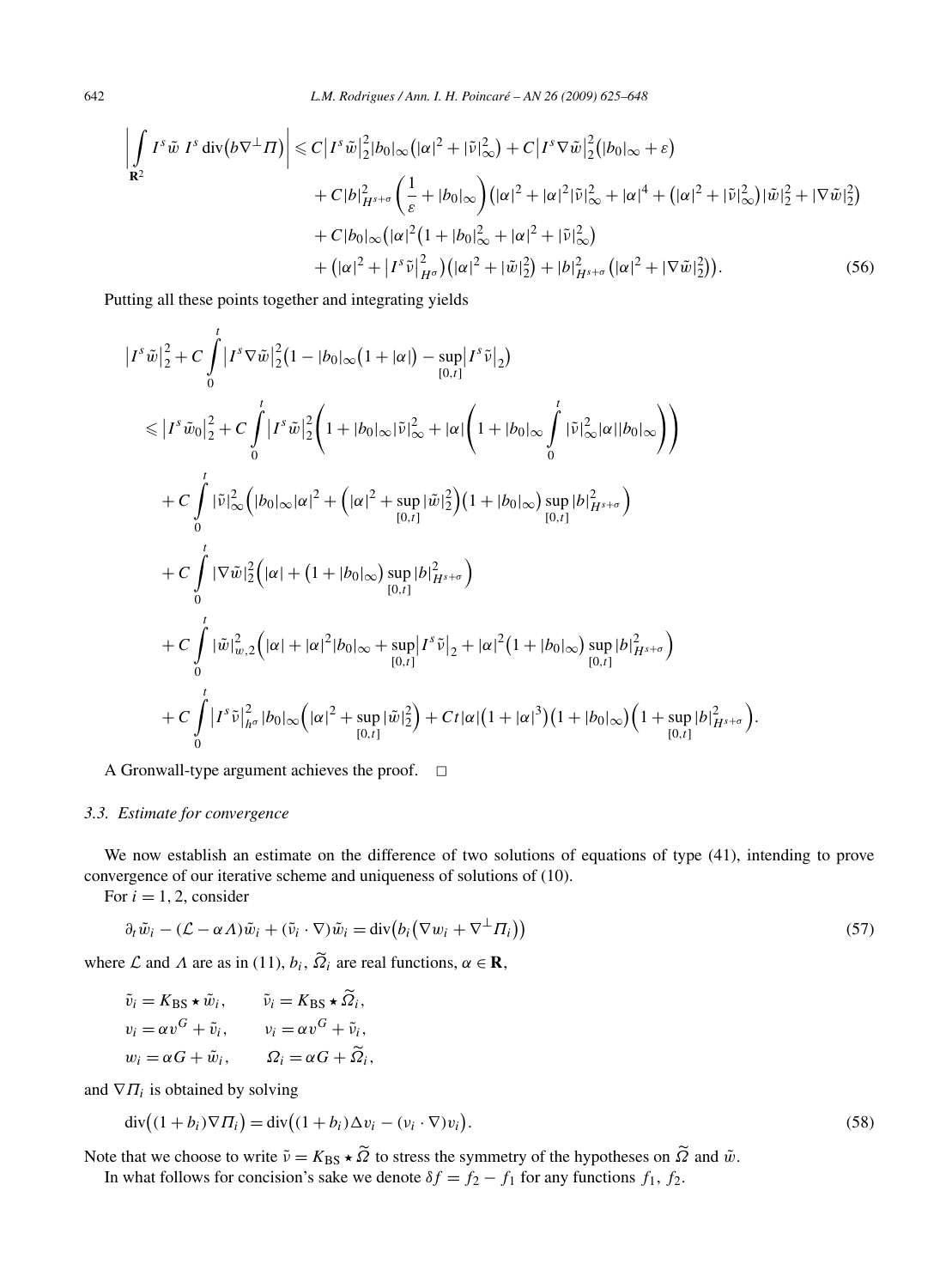**Proposition 10.** Let  $\alpha \in \mathbb{R}$ ,  $K > 0$ ,  $\sigma > 2$ ,  $0 < \eta < s < 1$  and  $\max(\frac{2}{\eta}, 4) < p < +\infty$ . There exists  $\varepsilon_0 > 0$  and, for  $K', T > 0$ , there exists  $C > 0$  such that if  $\tilde{w}_1$ ,  $\tilde{w}_2$  satisfy (57) with

1.  $|b_0|_{w,4} \leq \varepsilon_0$ ,  $|b_0|_{w,\infty} \leq \varepsilon_0$ ; 2. *for*  $0 < t < T$ *, for*  $i = 1, 2$ *, for any*  $1 \le r \le +\infty$ *,*  $|b_i(t)|_r \leqslant |b_0|_r e^{-\frac{t}{r}}, \qquad |b_i(t)|_{w,r} \leqslant K|b_0|_{w,r} e^{-\frac{t}{r}};$ 3. *for*  $0 < t < T$ *, for*  $i = 1, 2$ ,  $|b_i(t)|_{H^{\sigma}} \leq K'$ ; 4. *for*  $0 < t < T$ *, for*  $i = 1, 2$ *,* 

$$
\left|\widetilde{\Omega}_{i}(t)\right|_{w,2}^{2} + \int_{0}^{t} \left|\nabla \widetilde{\Omega}_{i}\right|_{w,2}^{2} \leq \varepsilon_{0},
$$

$$
\left|\widetilde{\Omega}_{i}(t)\right|_{H^{s}} + \int_{0}^{t} \left|\nabla \widetilde{\Omega}_{i}\right|_{H^{s}}^{2} \leq K',
$$

5. *for*  $0 < t < T$ *, for*  $i = 1, 2$ *,* 

$$
\left| \tilde{w}_i(t) \right|_{w,2}^2 + \int_0^t \left| \nabla \tilde{w}_i \right|_{w,2}^2 \leq \varepsilon_0,
$$
  

$$
\left| \tilde{w}_i(t) \right|_{H^s} + \int_0^t \left| \nabla \tilde{w}_i \right|_{H^s}^2 \leq K'
$$

*then for*  $0 < t < T$ *,* 

$$
\left| \delta \tilde{w}(t) \right|_{w,2}^{2} + C \int_{0}^{t} \left| \delta \tilde{w} \right|_{w,2}^{2} + \left| \nabla(\delta \tilde{w}) \right|_{w,2}^{2} + \left| \left| \xi \right| (\delta \tilde{w}) \right|_{w,2}^{2}
$$
  

$$
\leq C \int_{0}^{t} \left( 1 + \left| \tilde{w}_{1} \right|_{w,p}^{2} + \left| \nabla \tilde{w}_{1} \right|_{H^{\eta}}^{2} \right) \left( \left| \delta b \right|_{w,p}^{2} + \left| \delta \tilde{\Omega} \right|_{w,2}^{2} \right). \tag{59}
$$

**Proof.** Combining (60) for  $i = 1, 2$ , we derive

$$
\partial_t(\delta \tilde{w}) - (\mathcal{L} - \alpha \Lambda)(\delta \tilde{w}) + (\tilde{v}_2 \cdot \nabla)(\delta \tilde{w}) - \text{div}(b_2(\nabla(\delta \tilde{w}) + \nabla^{\perp} \Pi))
$$
  
= -((\delta \tilde{v}) \cdot \nabla)\tilde{w}\_1 + \text{div}((\delta b)\nabla w\_1) + \text{div}(b\_2\nabla^{\perp} R) + \text{div}(b\_2\nabla^{\perp} (\delta S)) + \text{div}((\delta b)\nabla^{\perp} \Pi\_1) (60)

with  $\Pi$ ,  $R$ ,  $S_1$  and  $S_2$  obtained by solving

$$
\begin{cases}\n\operatorname{div}\left((1+b_2)\nabla\Pi\right) = \operatorname{div}\left((1+b_2)\Delta(\delta\tilde{v}) - (\tilde{v}_2 \cdot \nabla)(\delta\tilde{v})\right), \\
\operatorname{div}\left((1+b_2)\nabla R\right) = \operatorname{div}\left(-\alpha(v^G \cdot \nabla)(\delta\tilde{v}) + (\delta b)\Delta\tilde{v}_1 - ((\delta\tilde{v}) \cdot \nabla)\tilde{v}_1\right), \\
\operatorname{div}\left((1+b_i)\nabla S_i\right) = \operatorname{div}\left((1+b_1)\Delta v_1 - (v_1 \cdot \nabla)v_1\right), \quad \text{for } i = 1, 2.\n\end{cases}
$$

Note that  $\Pi_2 = \Pi + R + S_2$  and  $\Pi_1 = S_1$ .

Our strategy is again to multiply (60) by  $G^{-1}(\delta \tilde{w})$ , integrate on  $\mathbb{R}^2$  and estimate each term arising to bound  $\frac{d}{dt}|\delta \tilde{w}|_{w,2}^2$ . We deal with each term coming from the left member of equality (60) as we equation  $(41)$ . Let us only show how to deal with the other terms.

First of all, let us emphasize that  $|G^r \nabla (G^{r'} f)|_2^2$  is controlled by  $|\nabla f|_{w,2}^2 + |\xi| f|_{w,2}^2$  provided that  $r + r' = -\frac{1}{2}$ .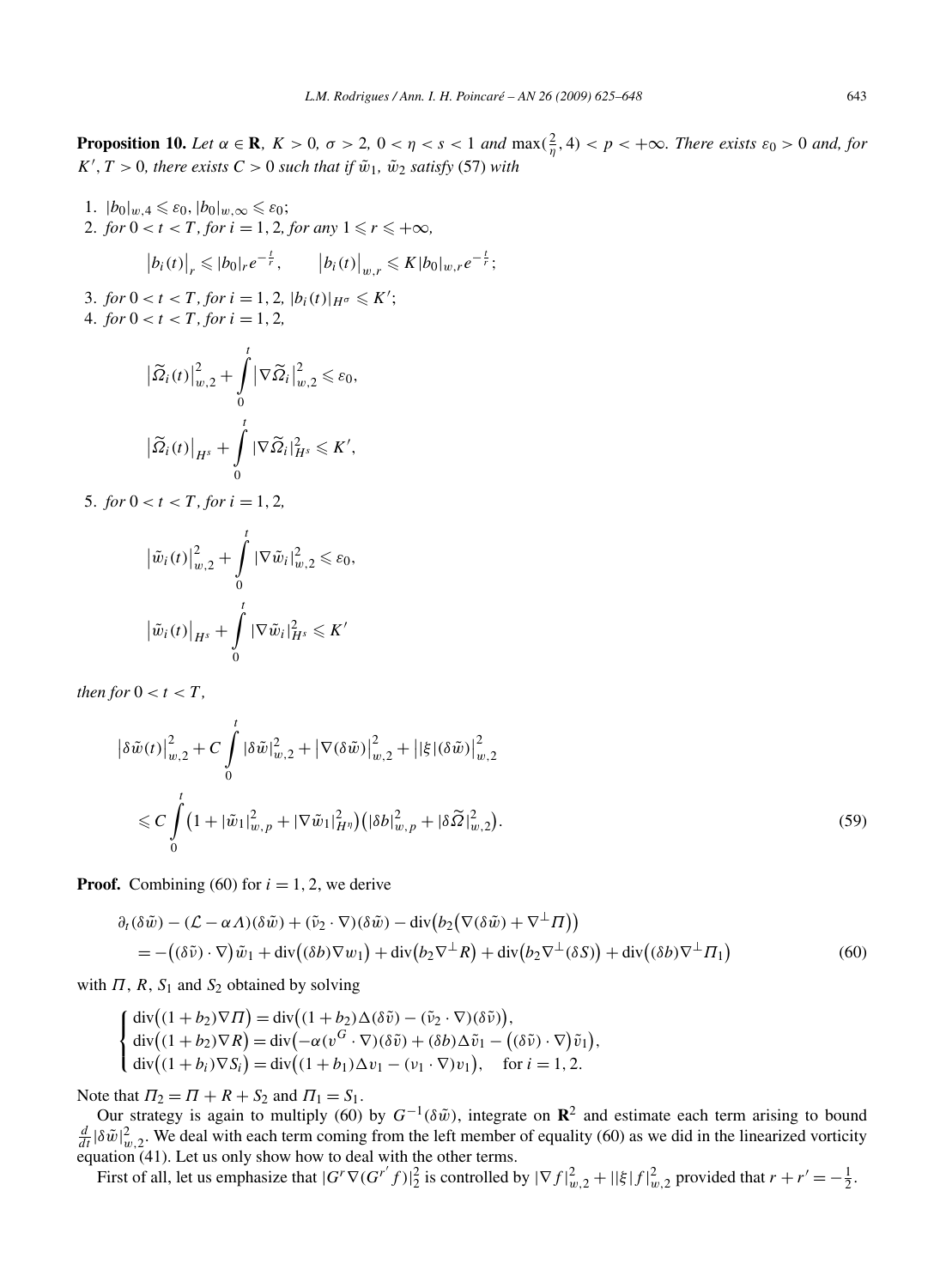• First integrating by parts and applying Hölder's inequalities, we obtain

$$
\left| \int_{\mathbf{R}^2} G^{-1}(\delta \tilde{w}) \operatorname{div} (\tilde{w}_1(\delta \tilde{v})) \right| \leqslant \left| G^{\frac{1}{2}} \nabla (G^{-1}(\delta \tilde{w})) \right|_2 \left| G^{-\frac{1}{2}} \tilde{w}_1 \right|_p |\delta \tilde{v}|_q
$$
  
we  $2 < q < +\infty$  is such that  $\frac{1}{2} + \frac{1}{2} = \frac{1}{2}$ . Then using (17)

where  $\frac{1}{p} + \frac{1}{q} = \frac{1}{2}$  $\frac{1}{2}$ . Then using (17)

$$
\left| \int_{\mathbf{R}^2} G^{-1}(\delta \tilde{w}) \operatorname{div}(\tilde{w}_1(\delta \tilde{v})) \right| \leqslant \varepsilon \left| G^{\frac{1}{2}} \nabla \left( G^{-1}(\delta \tilde{w}) \right) \right|_2^2 + \frac{C}{\varepsilon} \left| \tilde{w}_1 \right|_{w,p}^2 \left| \delta \tilde{Q} \right|_{w,2}^2 \tag{61}
$$

where  $\varepsilon$  is intended to be chosen small enough.

• Similarly, with the same *q*, we also have

$$
\left|\int\limits_{\mathbf{R}^2} G^{-1}(\delta \tilde{w}) \operatorname{div}((\delta b) \nabla w_1)\right| \leqslant \left|G^{\frac{1}{2}} \nabla \big(G^{-1}(\delta \tilde{w})\big)\right|_2 \left|G^{-\frac{1}{2}}(\delta b)\right|_p |\nabla w_1|_q
$$

thus using Sobolev's embeddings

$$
\left| \int_{\mathbf{R}^2} G^{-1}(\delta \tilde{w}) \operatorname{div} \left( (\delta b) \nabla w_1 \right) \right| \leqslant \varepsilon \left| G^{\frac{1}{2}} \nabla \left( G^{-1}(\delta \tilde{w}) \right) \right|_2^2 + \frac{C}{\varepsilon} \left| \nabla w_1 \right|_{H^{\eta}}^2 |\delta b|_{w,p}^2 \tag{62}
$$

where  $\varepsilon$  is again intended to be chosen small enough.

• In quite the same way, we obtain

$$
\left|\int\limits_{\mathbf{R}^2} G^{-1}(\delta \tilde{w}) \operatorname{div} (b_2 \nabla^{\perp} R)\right| \leqslant C \left|G^{\frac{1}{2}} \nabla (G^{-1}(\delta \tilde{w}))\right|_2 |b_0|_{w,\infty} |\nabla R|_2.
$$

With pressure estimate (23), estimate on Biot–Savart law (17), Hölder's inequalities and Sobolev's embeddings we can derive

$$
\left| \int_{\mathbf{R}^2} G^{-1}(\delta \tilde{w}) \operatorname{div} (b_2 \nabla^{\perp} R) \right| \leqslant \varepsilon \left| G^{\frac{1}{2}} \nabla (G^{-1}(\delta \tilde{w})) \right|_2^2 + \frac{C}{\varepsilon} |b_0|_{w,\infty}^2 |\nabla \tilde{w}_1|_{H^{\eta}}^2 |\delta b|_{p}^2 + \frac{C}{\varepsilon} |\alpha| |b_0|_{w,\infty}^2 |\delta \tilde{w}|_2^2 + \frac{C}{\varepsilon} |b_0|_{w,\infty}^2 |\tilde{w}_1|_{w,2}^2 |\delta \tilde{\Omega}|_{w,2}^2
$$
(63)

where  $\varepsilon$  is once again intended to be chosen small enough.

• Using estimate (24) instead of estimate (23) and inequalities (17) and (19), since  $\frac{1}{p} < \frac{1}{2} - \frac{1}{p}$ , we can obtain

$$
\left| \int_{\mathbf{R}^2} G^{-1}(\delta \tilde{w}) \operatorname{div} (b_2 \nabla^{\perp} (\delta S)) \right| \leq \varepsilon \left| G^{\frac{1}{2}} \nabla (G^{-1}(\delta \tilde{w})) \right|_2^2
$$
  
+ 
$$
\frac{C}{\varepsilon} |b_0|_{w,\infty}^2 |\delta b|_p^2 \left[ |\nabla w_1|_{H^{\eta}}^2 + |\Omega_1|_{w,2}^2 |w_1|_{w,p}^2 \right]
$$
(64)

where  $\varepsilon$  is still intended to be chosen small enough.

• At last, integrating by parts and applying Hölder's inequalities, we have

$$
\left|\int\limits_{\mathbf{R}^2} G^{-1}(\delta \tilde{w}) \operatorname{div} \left((\delta b) \nabla^\perp \varPi_1 \right) \right| \leqslant \left| G^{\frac{1}{2}} \nabla \left( G^{-1}(\delta \tilde{w}) \right) \right|_2 |\delta b|_{w,p} \left| \nabla^\perp \varPi_1 \right|_q
$$

where  $2 < q < +\infty$  is again such that  $\frac{1}{p} + \frac{1}{q} = \frac{1}{2}$ . Again with pressure estimate (23), estimates on Biot–Savart law (17) and (19), Hölder's inequalities and Sobolev's embeddings we can derive

$$
\left| \int\limits_{\mathbf{R}^2} G^{-1}(\delta \tilde{w}) \operatorname{div} \left( (\delta b) \nabla^{\perp} \Pi_1 \right) \right| \leqslant \varepsilon \left| G^{\frac{1}{2}} \nabla \left( G^{-1}(\delta \tilde{w}) \right) \right|_2^2 + \frac{C}{\varepsilon} \left| \delta b \right|_{w,p}^2 \left[ |\nabla w_1|_{H^{\eta}}^2 + |\Omega|_{w,2}^2 |w_1|_{w,p}^2 \right] \tag{65}
$$

where  $\varepsilon$  is once again intended to be chosen small enough.

Gathering everything and integrating yield  $(59)$ .  $\Box$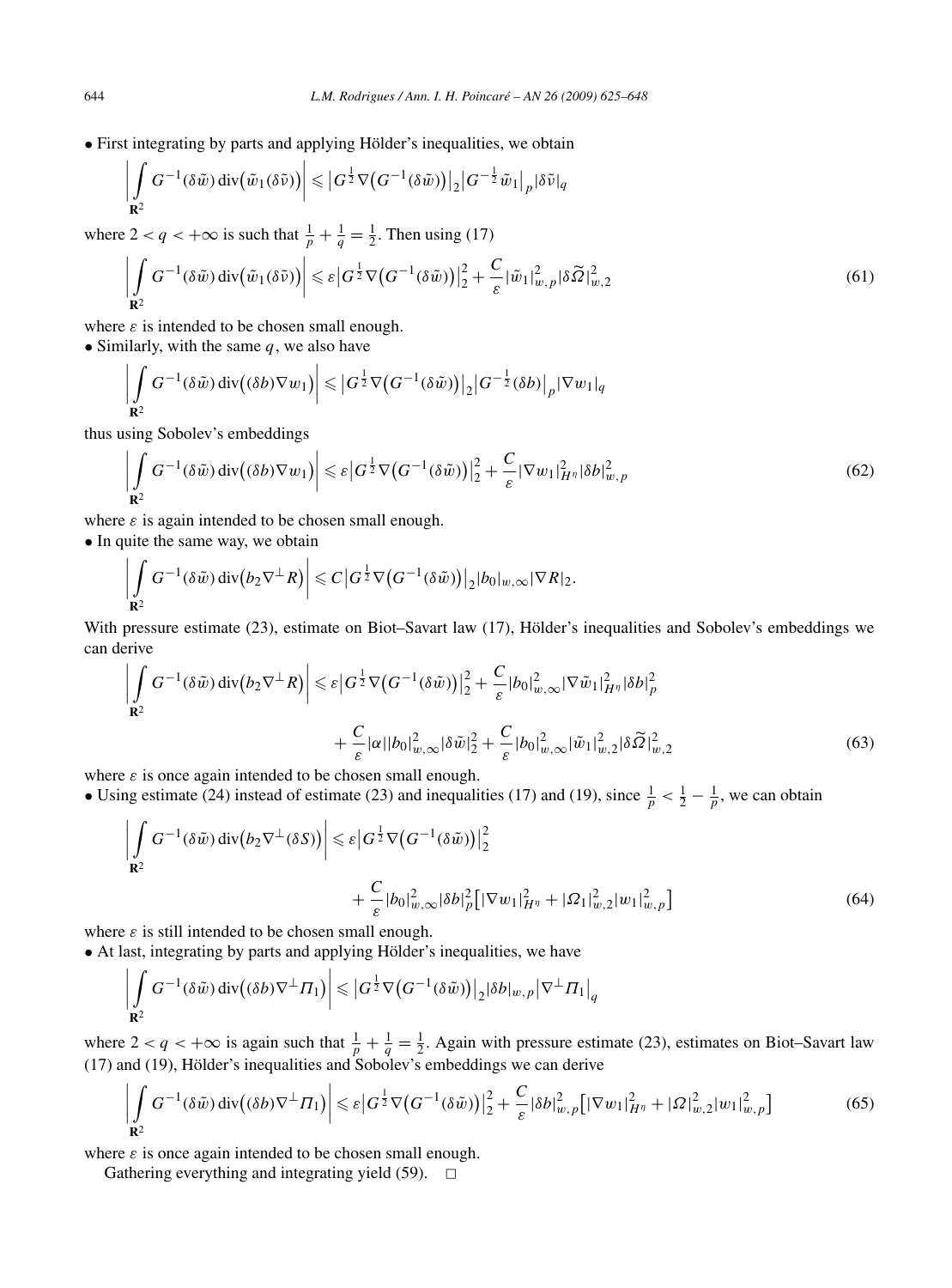## **4. Main results**

We now use our various estimates to derive our main results.

#### *4.1. Existence and uniqueness*

Before proving a result of existence and uniqueness of solution of Eqs. (10), we state a lemma that will make a link between norm estimates and convergence of the iterative scheme.

**Lemma 3.** Let  $T > 0$  and  $1 < p \leq +\infty$ . Let  $(f_k)$  be a sequence in  $L^{\infty}(0, T; \mathbb{R}^+)$ , and  $(g_k)$  a bounded sequence in  $L^p(0, T; \mathbb{R}^+)$  *be such that for*  $0 < t < T$  *and*  $k \in \mathbb{N}$ *,* 

$$
f_{k+1}(t)\leqslant \int\limits_{0}^{t}f_{k}g_{k}.
$$

*Then*  $(f_k)$  *is uniformly summable, namely, for*  $0 < t < T$ ,

$$
\sum_{k\geqslant 0} f_k(t) \leqslant C_T.
$$

**Proof.** Using Hölder inequalities and iterating yield  $f_k(t) \leqslant KC^k \left(\frac{t^k}{k!}\right)^{1-\frac{1}{p}}$ , where *C* is a bound for *(gk)* in  $L^p(0,T; \mathbb{R}^+)$ .  $\Box$ 

We can now prove the existence and uniqueness parts of Theorem 1.

**Proof.** *Existence*. We build a sequence  $((b_k, \tilde{w}_k))_{k \in \mathbb{N}^*}$  such that, for any  $k \in \mathbb{N}^*$ ,

$$
\begin{cases} \partial_t b_{k+1} + \left( \left( v_k - \frac{1}{2} \xi \right) \cdot \nabla \right) b_{k+1} = 0, \\ \partial_t \tilde{w}_{k+1} - \left( \mathcal{L} - \alpha A \right) \tilde{w}_{k+1} + \left( \tilde{v}_k \cdot \nabla \right) \tilde{w}_{k+1} = \text{div} \left( b_k \left( \nabla w_{k+1} + \nabla^{\perp} \Pi_{k+1} \right) \right) \end{cases}
$$

where  $\mathcal L$  and  $\Lambda$  are as in (11),  $(\tilde v_k)$  is obtained from  $(\tilde w_k)$  by the Biot–Savart law,

 $v_k = \alpha v^G + \tilde{v}_k$ ,  $w_k = \alpha G + \tilde{w}_k$ , for  $k \in \mathbb{N}^*$ ,

and  $(\nabla \Pi_k)$  is obtained by solving, for any  $k \in \mathbb{N}^*$ ,

$$
\operatorname{div}\bigl((1+b_k)\nabla\Pi_{k+1}\bigr) = \operatorname{div}\bigl((1+b_k)\Delta v_{k+1} - (v_k\cdot\nabla)v_{k+1}\bigr)
$$

with initial data  $(b_0, \tilde{w}_0)$ . For  $k = 0$ , we solve the system with  $\tilde{v}_k(t) \equiv 0$  and  $b_k(t) \equiv 0$ .

Let us show how we propagate bounds on  $(b_k, \tilde{w}_k)$ .

*Step 1*. Fix  $K_0 > 0$  and choose  $\varepsilon_0 > 0$  small enough. We can propagate

1. for any  $1 \leq p \leq +\infty$ ,  $2 \leq q \leq +\infty$ , thanks to Proposition 5,

$$
\left|b_{k}(t)\right|_{p} \leqslant |b_{0}|_{p} e^{-\frac{t}{p}}, \qquad \left|b_{k}(t)\right|_{w,q} \leqslant |b_{0}|_{w,q} e^{-\frac{t}{q}} e^{K_{0}}
$$

and thanks to Proposition 8,

$$
\big|\tilde{w}_k(t)\big|^2_{w,2} + C_{K_0} \int\limits_0^t \big(|\tilde{w}_k|^2_{w,2} + |\nabla \tilde{w}_k|^2_{w,2} + \big||\xi|\tilde{w}_k\big|^2_{w,2}\big) \leq C_{K_0} \big(|\tilde{w}_0|^2_{w,2} + |b_0|_{w,4}\big)
$$

which provides us, thanks to Proposition 1 and Sobolev's embeddings,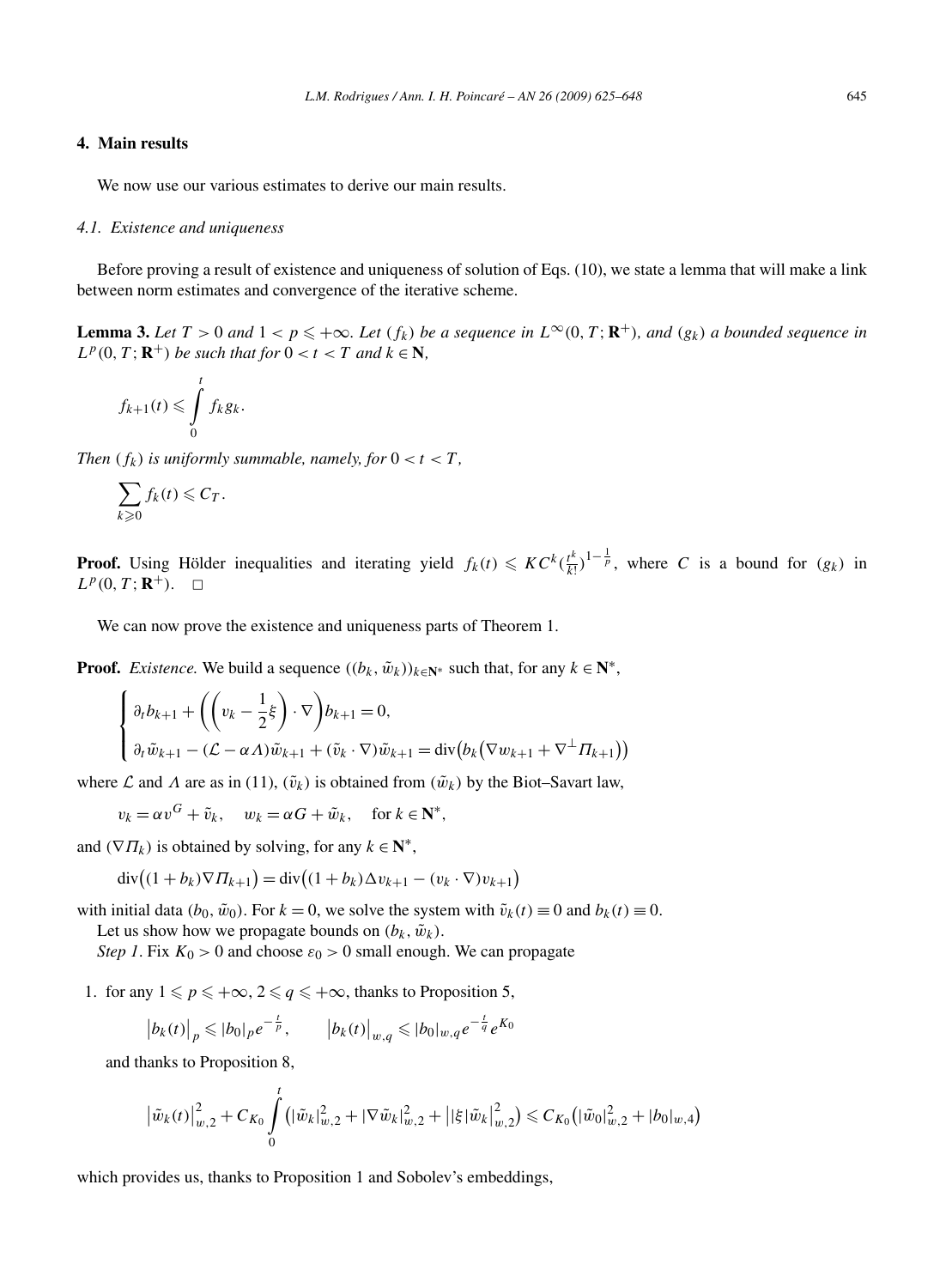$$
|\tilde{v}_k|_8 \leq C |\tilde{w}_k|_{\frac{8}{5}} \leq C |\tilde{w}_k|_{w,2} \leq K_0,
$$
  

$$
\int_0^t |\tilde{v}_k|_{\infty}^2 \leq C \int_0^t (|\tilde{w}_k|_{w,2}^2 + |\nabla \tilde{w}_k|_2^2) \leq \min\left(\frac{1}{24}, K_0\right)
$$

*Step 2.* Again choosing  $\varepsilon_0$  small enough independently of *t* and using Proposition 2 we can obtain, when  $0 < s < 1$ and  $1 < s'' < 2 - s$ ,

*.*

$$
\int_{0}^{t} |\nabla v_{k}|_{H^{1}} \leq C \left( t + t^{\frac{1}{2}} \left( \int_{0}^{t} |\nabla \tilde{v}_{k}|_{H^{1}}^{2} \right)^{\frac{1}{2}} \right) \leq C \left( t + \int_{0}^{t} |\tilde{w}_{k}|_{H^{1}}^{2} \right),
$$
\n
$$
|I^{s} \tilde{v}_{k}(t)|_{w,2} \leq C \left| \tilde{w}_{k}(t) \right|_{w,2} \leq C_{K_{0}} \varepsilon_{0},
$$
\n
$$
\int_{0}^{t} |I^{s} \tilde{v}_{k}|_{H^{s}}^{2} \leq C \int_{0}^{t} \left( |\tilde{w}_{k}|_{w,2}^{2} + |\nabla \tilde{w}_{k}|_{2}^{2} \right) \leq K_{0}
$$

and propagate, for  $0 < t < T$ ,

1. when  $1 + s < s' < 2$ , thanks to Proposition 6,

$$
\left|b_k(t)\right|_{H^{s'}}\leqslant C_{K_0,T};
$$

2. and thanks to Proposition 9,

$$
\left|I^s\tilde{w}_k(t)\right|_2^2 + C\int\limits_0^t \left|I^s\nabla \tilde{w}_k\right|_2^2 \leqslant C_{K_0,T}
$$

which provides us, for  $0 < t < T$ ,

$$
\int_{0}^{t} |\nabla v_{k}|_{H^{s+1}} \leqslant C \left( t + \int_{0}^{t} \left( |\tilde{w}_{k}|_{2}^{2} + \left| I^{s} \nabla \tilde{w}_{k} \right|_{2}^{2} \right) \right) \leqslant C_{K_{0},T}
$$

thus, thanks to Proposition 6, for  $0 < t < T$ ,

$$
\left|b_k(t)\right|_{H^{s+2}}\leqslant C_{K_0,T}.
$$

*Step 3*. We now prove the convergence of the scheme. Set  $(\delta b)_k = b_{k+1} - b_k$  and  $(\delta \tilde{w})_k = \tilde{w}_{k+1} - \tilde{w}_k$ . Choose  $\max(4, \frac{2}{s}) < p < q$ . Propositions 7 and 10 give us, for  $T > 0$ , for any  $0 < t < T$  and any  $k \in \mathbb{N}^*$ ,

$$
\left| (\delta b)_{k+1}(t) \right|_{w,p}^2 + \left| (\delta \tilde{w})_{k+1}(t) \right|_{w,2}^2 \leq C_T \int_0^t \left( 1 + |\tilde{w}_k|_{w,p}^2 + |\nabla \tilde{w}_k|_{H^{\eta}}^2 \right) \left( |(\delta b)_k|_{w,p}^2 + |(\delta \tilde{w})_k|_{w,2}^2 \right) \tag{66}
$$

for some  $0 < \eta < s$  such that  $\frac{2}{\eta} < p < +\infty$ .

Now in order to apply Lemma 3 with  $f_k = |(\delta b)_k|_{w,p}^2 + |(\delta \tilde{w})_k|_{w,2}^2$ , remark that

- since  $(G^{-\frac{1}{2}}\tilde{w}_k)$  is bounded in  $L^{\infty}(\mathbf{R}^+; L^2(\mathbf{R}^2))$  and  $(\nabla(G^{-\frac{1}{2}}\tilde{w}_k))$  in  $L^2(\mathbf{R}^+; L^2(\mathbf{R}^2))$ ,  $(G^{-\frac{1}{2}}\tilde{w}_k)$  is bounded in  $L^r(\mathbf{R}^+; L^p(\mathbf{R}^2))$ , for some  $2 < r < +\infty$ , by interpolation and Sobolev embeddings,
- since  $(\tilde{w}_k)$  is bounded in  $L^{\infty}(\mathbf{R}^+; L^2(\mathbf{R}^2)) \cap L^2(0, T; H^{s+1}(\mathbf{R}^2))$ ,  $(\nabla \tilde{w}_k)$  is bounded in  $L^{r'}(0, T; H^{\eta}(\mathbf{R}^2))$  for some  $2 < r' < +\infty$ , by interpolation.

Thus  $(b_k)$  converges in  $L_w^p(\mathbf{R}^2)$  and  $(\tilde{w}_k)$  in  $L_w^2(\mathbf{R}^2)$ , locally uniformly in time. This implies at once that  $(b_k)$  and  $(\tilde{w}_k)$  also converges in  $L^2(\mathbf{R}^2)$ . Now by interpolation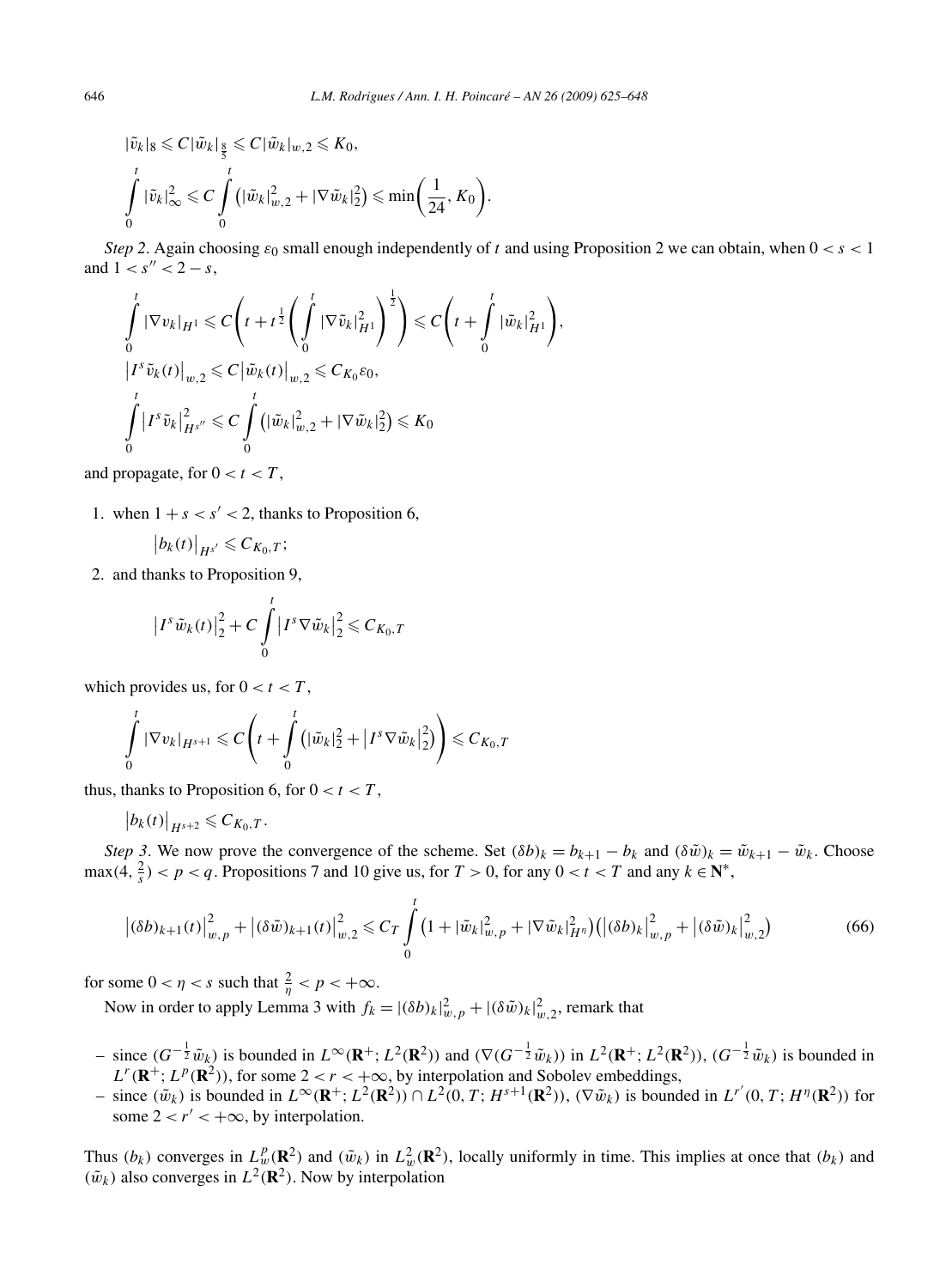$-$  since  $(\tilde{w}_k)$  is bounded in  $H^s(\mathbb{R}^2)$ ,  $(\tilde{w}_k)$  converges in  $H^{\eta''}(\mathbb{R}^2)$ , for any  $0 < \eta'' < s$ .

These properties enable us to take the limit in the sequence of equations.

Note that we recover the regularity on the limit by a mere application of Fatou's lemma.

*Uniqueness.* We obtain a bound similar to (66) for the difference of two solutions. Then Gronwall lemma gives the result.  $\square$ 

## *4.2. Asymptotic behavior*

We now state the asymptotic part of Theorem 1. Note that under the hypotheses of Theorem 1, the following assumptions are fulfilled.

**Theorem 2.** Let  $\alpha \in \mathbb{R}$ . For any  $0 < \gamma < \frac{1}{2}$ , there exist  $\varepsilon_0 > 0$  and  $K, K' > 0$  such that if  $(b, \tilde{w})$  is a solution of (10) *with initial data*  $(b_0, \tilde{w}_0)$ *, such that* 

 $|b_0|_{w,2} \leq \varepsilon_0$ ,  $|b_0|_{w,\infty} \leq \varepsilon_0$ ,

 $\int_{-\infty}^{\infty} d\mu f$   $\int_{-\infty}^{\infty} d\mu f$   $\int_{-\infty}^{\infty} d\mu f$   $\int_{-\infty}^{\infty} d\mu f$   $\int_{-\infty}^{\infty} d\mu f$   $\int_{-\infty}^{\infty} d\mu f$   $\int_{-\infty}^{\infty} d\mu f$ 

$$
\left|b(t)\right|_{w,2} \leqslant |b_0|_{w,2}e^{-\frac{t}{2}}, \qquad \left|b(t)\right|_{w,\infty} \leqslant K|b_0|_{w,\infty},
$$

*then, for*  $t > 0$ ,  $|\tilde{w}(t)|_{w,2} \leqslant K'e^{-\gamma t}(|\tilde{w}_0|_{w,2} + |b_0|_{w,2})$ *.* 

**Proof.** Let  $0 < \gamma < \gamma' < \frac{1}{2}$ . Let us reformulate (44):

$$
\int_{\mathbf{R}^2} G^{-1} \tilde{w} \mathcal{L} \tilde{w} \leqslant -\gamma' |\tilde{w}|_{w,2}^2 - \left(\frac{1}{2} - \gamma' \right) \left(\frac{1}{3} |\nabla \tilde{w}|_{w,2}^2 + \frac{1}{2} \left| \frac{|\xi|}{4} \tilde{w} \right|_{w,2}^2\right). \tag{67}
$$

Then we deal with the other terms of the vorticity equation as we did to obtain estimate (43), except for the pressure term and

$$
\left| \int_{\mathbf{R}^2} G^{-1} \tilde{w} \tilde{v} \cdot \nabla \tilde{w} \right| \leqslant C |\tilde{w}|_{w,2} \left( |\tilde{w}|_{w,2}^2 + |\nabla \tilde{w}|_{w,2}^2 \right) \tag{68}
$$

obtained thanks to estimate (18) and Sobolev's embeddings.

We treat the pressure term as follows:

$$
\left|\int\limits_{\mathbf{R}^2} G^{-1} \tilde{w} \operatorname{div} (b \nabla^\perp \Pi) \right| \leqslant C \left| G^{\frac{1}{2}} \nabla (G^{-1} \tilde{w}) \right|_2 \left| G^{-\frac{1}{2}} b \nabla^\perp \Pi \right|_2
$$

with

$$
\begin{aligned} \left| b \nabla^{\perp} \Pi \right|_{w,2} &\leq C \big( |b_0|_{w,2} e^{-\frac{t}{2}} \left| \alpha(1+b) \Delta v^G - \alpha^2 \left( v^G \cdot \nabla \right) v^G \right|_{\infty} \\ &+ |b_0|_{w,\infty} \left| (1+b) \Delta \tilde{v} - \alpha \left( \left( v^G \cdot \nabla \right) \tilde{v} + (\tilde{v} \cdot \nabla) v^G \right) - (\tilde{v} \cdot \nabla) \tilde{v} \right|_2 \big) \end{aligned}
$$

and  $|(1+b)\Delta \tilde{v}|_2 \leqslant C(1+|b_0|_{w,\infty})|\nabla \tilde{w}|_2$ 

$$
\begin{aligned} &\left| (v^G \cdot \nabla) \tilde{v} \right|_2 \leqslant C \left| v^G \right|_\infty |\tilde{w}|_2, \\ &\left| (\tilde{v} \cdot \nabla) v^G \right|_2 \leqslant C \left| \nabla v^G \right|_4 |\tilde{v}|_4 \leqslant C |\tilde{w}|_{w,2}, \\ &\left| (\tilde{v} \cdot \nabla) \tilde{v} \right|_2 \leqslant C |\tilde{v}|_\infty |\nabla \tilde{v}|_2 \leqslant C \left( |\tilde{w}|_{w,2} + |\nabla \tilde{w}|_2 \right) |\tilde{w}|_2. \end{aligned}
$$

This yields

$$
\frac{1}{2}\frac{d}{dt}\left(|\tilde{w}|_{w,2}^{2}\right) + \gamma |\tilde{w}|_{w,2}^{2} + C\left(|\nabla \tilde{w}|_{w,2}^{2} + \left| |\xi|\tilde{w}|_{w,2}^{2}\right| \right) \leq C|b_{0}|_{w,2}^{2}e^{-t}
$$
\n(69)

which integrating gives our result, since  $2\gamma < 1$ .  $\Box$